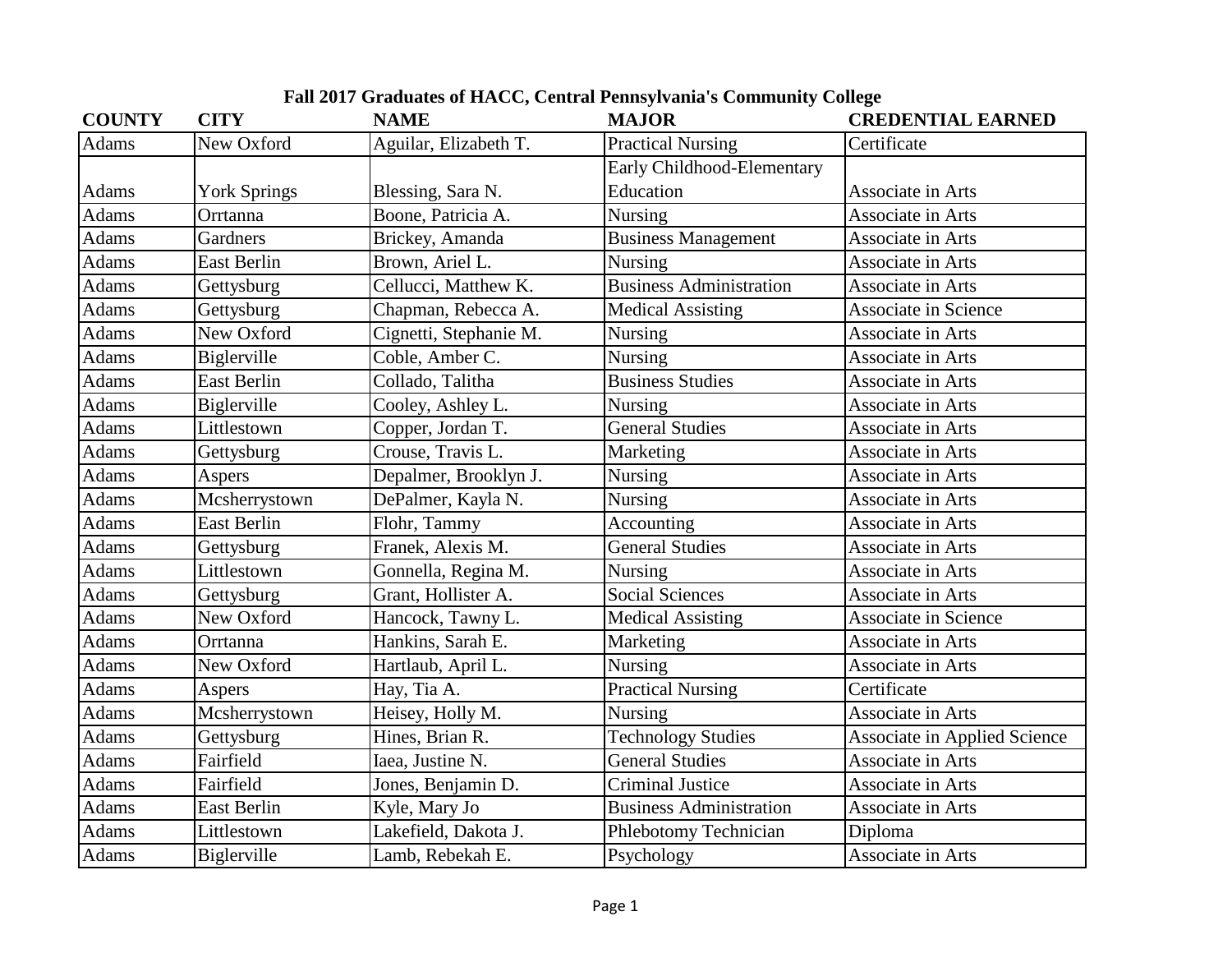| <b>COUNTY</b> | <b>CITY</b>         | <b>NAME</b>                    | <b>MAJOR</b>                   | <b>CREDENTIAL EARNED</b> |
|---------------|---------------------|--------------------------------|--------------------------------|--------------------------|
| Adams         | Gettysburg          | Langeheine, Breanna            | Phlebotomy Technician          | Diploma                  |
| Adams         | <b>East Berlin</b>  | Leathery, Cierra J.            | <b>Business Administration</b> | Associate in Arts        |
| Adams         | Mcsherrystown       | Leyva, Andrea K.               | <b>Paralegal Studies</b>       | Associate in Arts        |
| <b>Adams</b>  | Gettysburg          | Lookabill, Sierra L.           | <b>General Studies</b>         | Associate in Arts        |
| Adams         | <b>York Springs</b> | Lott, Jennifer                 | Phlebotomy Technician          | Diploma                  |
| <b>Adams</b>  | Littlestown         | Lyons, Melissa L.              | <b>Nursing</b>                 | Associate in Arts        |
| <b>Adams</b>  | <b>York Springs</b> | Moore, Jennifer D.             | <b>Nursing</b>                 | Associate in Arts        |
| Adams         | Littlestown         | Motts-Pritt, Brittney          | <b>General Studies</b>         | Associate in Arts        |
| Adams         | New Oxford          | Murphy, Regina                 | Web Development & Design       | Associate in Arts        |
| Adams         | Littlestown         | Narowanski-Amoss, Ashley<br>N. | Nursing                        | Associate in Arts        |
| <b>Adams</b>  | <b>York Springs</b> | Nease, Jeremy B.               | Auctioneering                  | Diploma                  |
| Adams         | Biglerville         | Pfaff, Erica D.                | Phlebotomy Technician          | Diploma                  |
| <b>Adams</b>  | Littlestown         | Pittinger, Tori L.             | <b>Practical Nursing</b>       | Certificate              |
| <b>Adams</b>  | Aspers              | Riley, Brittany A.             | Paramedic/EMT                  | Certificate              |
| <b>Adams</b>  | Gettysburg          | Saghy, Joseph                  | <b>General Studies</b>         | Associate in Arts        |
| Adams         | Gettysburg          | Scruggs, Donald R.             | <b>Health Care Management</b>  | Associate in Arts        |
| Adams         | Gettysburg          | Senseney, Chase M.             | Marketing                      | Associate in Arts        |
| <b>Adams</b>  | New Oxford          | Sierra-Delgado, Karen          | <b>Practical Nursing</b>       | Certificate              |
| Adams         | Littlestown         | Slater, Lauren E.              | <b>General Studies</b>         | Associate in Arts        |
| Adams         | Gettysburg          | Smith, Jennifer L.             | Nursing                        | Associate in Arts        |
| <b>Adams</b>  | <b>East Berlin</b>  | Spagnola, Brittany N.          | <b>Practical Nursing</b>       | Certificate              |
| Adams         | Gettysburg          | Spivey, Lasandra               | <b>Human Services</b>          | Associate in Arts        |
| Adams         | Gettysburg          | Spyker, Jamie S.               | Phlebotomy Technician          | Diploma                  |
| <b>Adams</b>  | Gettysburg          | Starner, Elizabeth R.          | <b>Business Administration</b> | Associate in Arts        |
| Adams         | <b>East Berlin</b>  | Stoner, Rachel E.              | <b>General Studies</b>         | Associate in Arts        |
| Adams         | New Oxford          | Strausbaugh, Shannon L.        | <b>Nursing</b>                 | Associate in Arts        |
| Adams         | Gettysburg          | Thrasher, Matthew W.           | <b>Nursing</b>                 | Associate in Arts        |
| Adams         | New Oxford          | Topper, Amanda J.              | <b>Health Science</b>          | Associate in Science     |
| <b>Adams</b>  | Fairfield           | Van Metre, Sarah K.            | <b>Practical Nursing</b>       | Certificate              |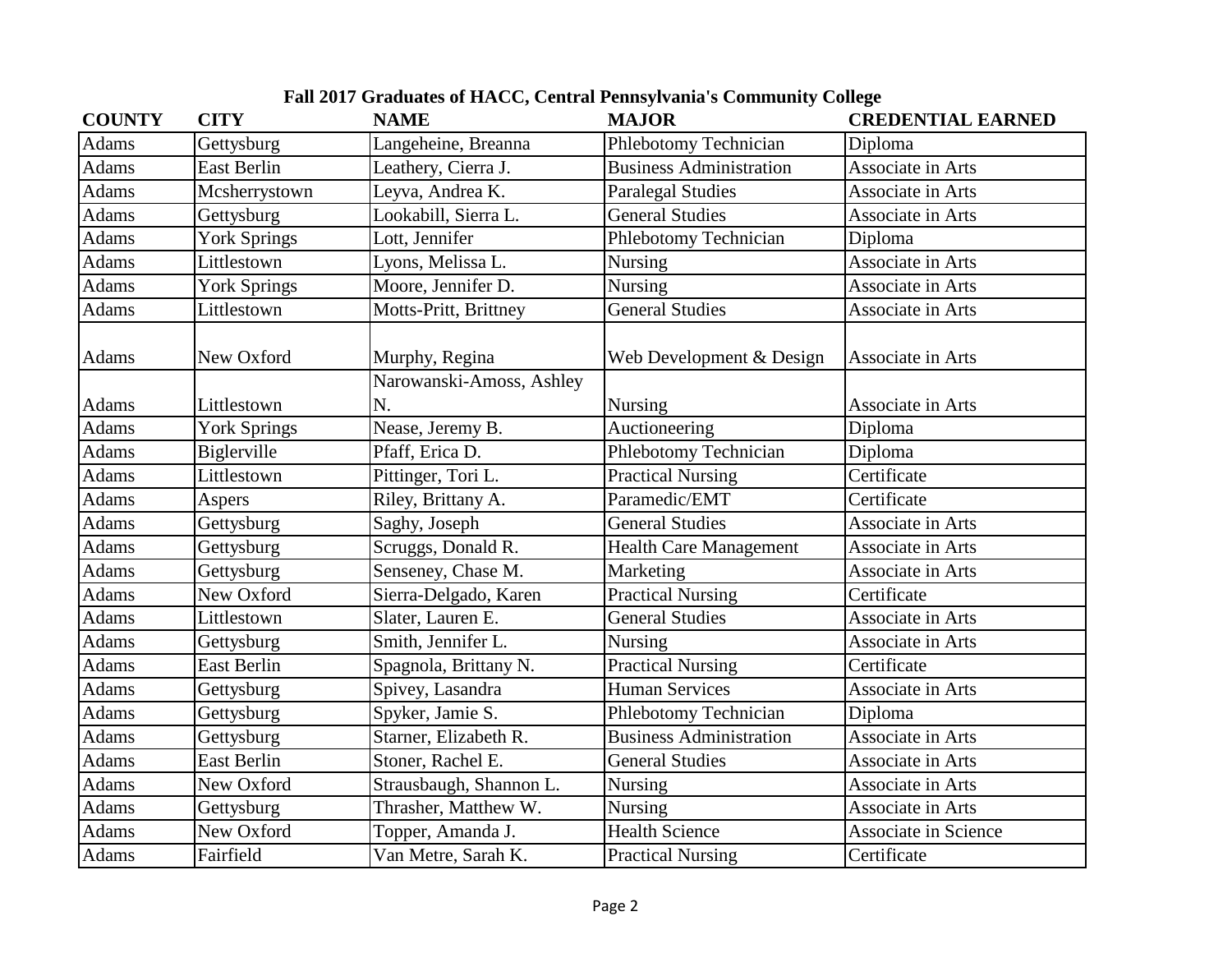| <b>COUNTY</b> | <b>CITY</b>          | <b>NAME</b>                  | <b>MAJOR</b>                   | <b>CREDENTIAL EARNED</b> |
|---------------|----------------------|------------------------------|--------------------------------|--------------------------|
| <b>Adams</b>  | New Oxford           | Winand, Tammy                | <b>Nursing</b>                 | Associate in Arts        |
| <b>Adams</b>  | <b>East Berlin</b>   | Withjack, Jordan N.          | <b>Business Administration</b> | Associate in Arts        |
| <b>Berks</b>  | Reading              | Abreu, Nicole M.             | <b>Paralegal Studies</b>       | Associate in Arts        |
| <b>Berks</b>  | <b>Bethel</b>        | Marez, Mark A.               | <b>Business Administration</b> | Associate in Arts        |
|               |                      |                              | <b>Hospitality and Tourism</b> |                          |
| <b>Berks</b>  | Robesonia            | Mickey, Maria F.             | Management                     | Associate in Arts        |
| <b>Bucks</b>  | Warminster           | Myers, Matthew L.            | Auctioneering                  | Diploma                  |
| Centre        | <b>State College</b> | Alzahmi, Omar A.             | <b>Business Administration</b> | Associate in Arts        |
| Chester       | Oxford               | Jones, Kevin S.              | Auctioneering                  | Diploma                  |
| Chester       | Coatesville          | London, Stephanie            | <b>Health Care Management</b>  | Associate in Arts        |
| Chester       | <b>Honey Brook</b>   | Thomas, Amy L.               | <b>Nursing</b>                 | Associate in Arts        |
|               |                      |                              |                                |                          |
| Cumberland    | Mechanicsburg        | Ahmed Mohamed, Raghda A.     | <b>General Studies</b>         | Associate in Arts        |
| Cumberland    | Mechanicsburg        | Aldaz - Alarcon, Eriberto D. | <b>Business Administration</b> | Associate in Arts        |
| Cumberland    | Mechanicsburg        | Arnold, Brittany M.          | <b>General Studies</b>         | Associate in Arts        |
| Cumberland    | Camp Hill            | Becker, Courtney N.          | <b>Practical Nursing</b>       | Certificate              |
| Cumberland    | Newville             | Bedford, Rebecca L.          | <b>Practical Nursing</b>       | Certificate              |
| Cumberland    | Carlisle             | Bhattarai, Prativa K.        | <b>Practical Nursing</b>       | Certificate              |
| Cumberland    | Mechanicsburg        | Boardman, Julia R.           | Early Care and Education       | Associate in Arts        |
| Cumberland    | Mechanicsburg        | Boarman, Chandler B.         | <b>Business Administration</b> | Associate in Arts        |
| Cumberland    | Mechanicsburg        | Bretzman, Danielle N.        | <b>Business Management</b>     | Associate in Arts        |
| Cumberland    | Mechanicsburg        | Brouse, Maureen A.           | <b>Health Care Management</b>  | Associate in Arts        |
| Cumberland    | Lemoyne              | Brown, Meghan D.             | Visual Arts/Photography        | Associate in Arts        |
| Cumberland    | Carlisle             | Bush, Emily N.               | <b>General Studies</b>         | Associate in Arts        |
| Cumberland    | Mechanicsburg        | Daughenbaugh, Lauren E.      | Nursing                        | Associate in Arts        |
| Cumberland    | Carlisle             | Dechene, Becky               | Marketing                      | Associate in Arts        |
| Cumberland    | Mechanicsburg        | Dille, Gregory J.            | Paramedic/EMT                  | Certificate              |
| Cumberland    | Carlisle             | Dombach, Melissa S.          | <b>Business Studies</b>        | Associate in Arts        |
| Cumberland    | Carlisle             | Douglas, Laura K.            | <b>Culinary Arts/Catering</b>  | Diploma                  |
| Cumberland    | Mechanicsburg        | Dumic, Kelly L.              | <b>Graphic Design</b>          | Associate in Arts        |
| Cumberland    | Enola                | Espinoza, Ricardo F.         | Nursing                        | Associate in Arts        |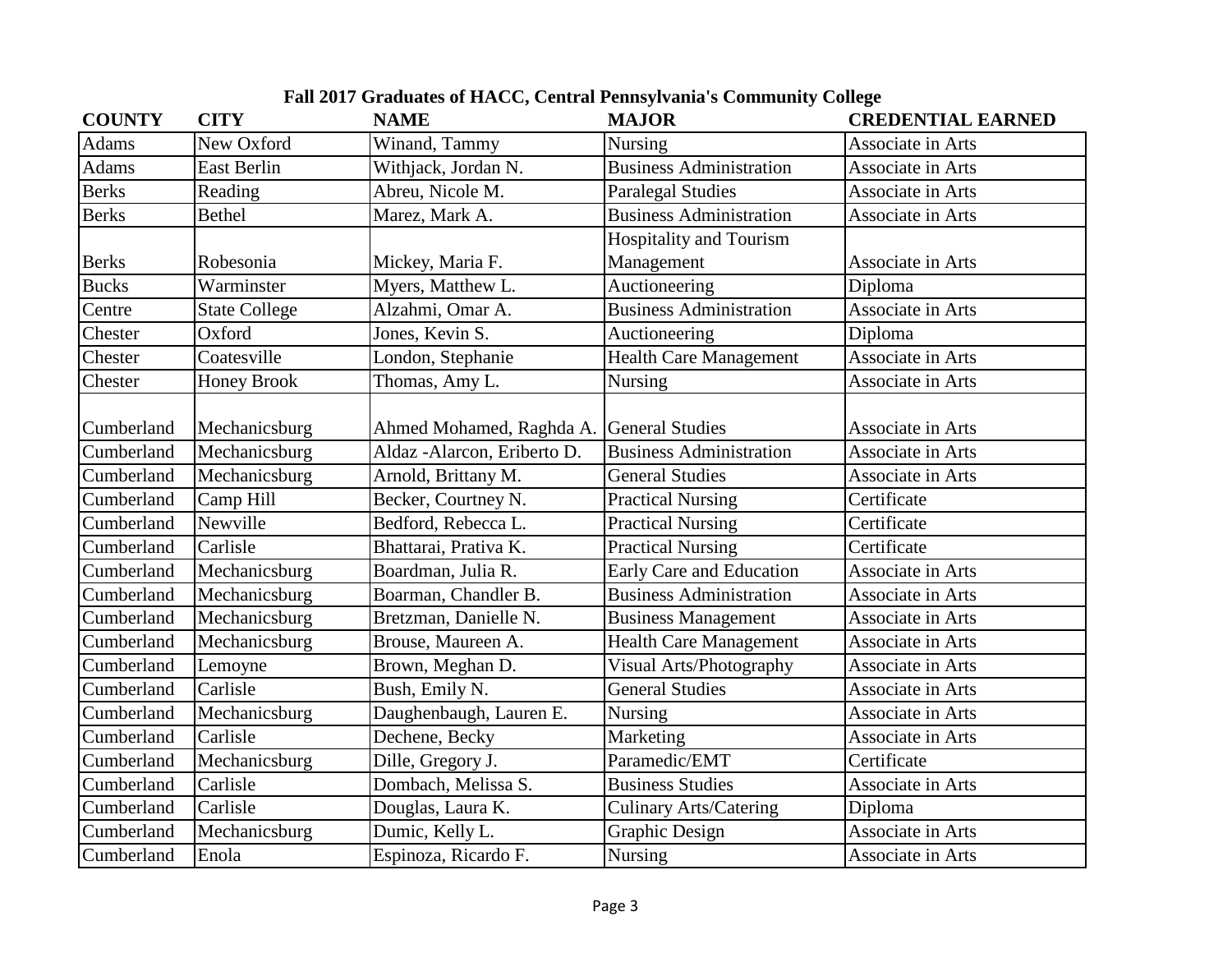| <b>COUNTY</b> | <b>CITY</b>                | <b>NAME</b>            | <b>MAJOR</b>                  | <b>CREDENTIAL EARNED</b>            |
|---------------|----------------------------|------------------------|-------------------------------|-------------------------------------|
| Cumberland    | New Cumberland             | Evans, Kelly M.        | Nursing                       | Associate in Arts                   |
| Cumberland    | New Cumberland             | Fetterhoff, Lauren E.  | <b>Health Care Management</b> | Associate in Arts                   |
| Cumberland    | Camp Hill                  | Fisher, Carissa L.     | <b>Business Management</b>    | Associate in Arts                   |
| Cumberland    | Carlisle                   | Fogle, Kelsey L.       | Nursing                       | Associate in Arts                   |
| Cumberland    | Mechanicsburg              | Folk, Joseph A.        | Fire Science Technology       | Associate in Arts                   |
| Cumberland    | Mechanicsburg              | Fox, Michael K.        | Psychology                    | Associate in Arts                   |
| Cumberland    | Camp Hill                  | Freberg, Heather A.    | Nursing                       | Associate in Arts                   |
|               |                            |                        | <b>Computer Networking</b>    |                                     |
| Cumberland    | New Cumberland             | Frick, Ezra S.         | Technology                    | Associate in Applied Science        |
| Cumberland    | <b>Mount Holly Springs</b> | Gelsinger, Coreena E.  | Nursing                       | Associate in Arts                   |
| Cumberland    | Mechanicsburg              | Gionet, Sage C.        | <b>General Studies</b>        | Associate in Arts                   |
| Cumberland    | Camp Hill                  | Harmon, Jonah          | Paramedic/EMT                 | Certificate                         |
|               |                            |                        | <b>Computer Networking</b>    |                                     |
| Cumberland    | Mechanicsburg              | Hayter, Christopher D. | Technology                    | <b>Associate in Applied Science</b> |
| Cumberland    | Mechanicsburg              | Horn, Bridget A.       | <b>Paralegal Studies</b>      | Associate in Arts                   |
| Cumberland    | Mechanicsburg              | Horvath, Clayton C.    | Engineering                   | <b>Associate in Science</b>         |
| Cumberland    | Mechanicsburg              | Houck, Marissa N.      | Nursing                       | Associate in Arts                   |
| Cumberland    | Camp Hill                  | Huffine, Zachary L.    | <b>HVAC</b>                   | <b>Associate in Applied Science</b> |
| Cumberland    | Carlisle                   | Hulsey, Cinthia R.     | <b>Practical Nursing</b>      | Certificate                         |
| Cumberland    | Enola                      | Jordan, Derek M.       | Paramedic/EMT                 | Certificate                         |
| Cumberland    | Enola                      | Khabar, Bahija         | <b>Practical Nursing</b>      | Certificate                         |
| Cumberland    | Camp Hill                  | Khanom, Priyanka       | <b>Math/Computer Science</b>  | Associate in Science                |
| Cumberland    | Mechanicsburg              | Kumar, Poonam          | <b>General Studies</b>        | Associate in Arts                   |
|               |                            |                        | <b>Computer Networking</b>    |                                     |
| Cumberland    | Mechanicsburg              | Kusuma, AdiDayanto T.  | Technology                    | Associate in Applied Science        |
|               |                            |                        | Early Childhood-Elementary    |                                     |
| Cumberland    | Mechanicsburg              | Kuykendall, Miranda L. | Education                     | Associate in Arts                   |
| Cumberland    | Camp Hill                  | Marietta, Courtney M.  | <b>Technology Studies</b>     | Associate in Applied Science        |
| Cumberland    | Camp Hill                  | Marietta, Courtney M.  | Welding                       | Certificate                         |
| Cumberland    | Lemoyne                    | Mathis, Stuart R.      | <b>Culinary Arts</b>          | Associate in Arts                   |
| Cumberland    | Enola                      | Mathur, Sierra M.      | Marketing                     | Associate in Arts                   |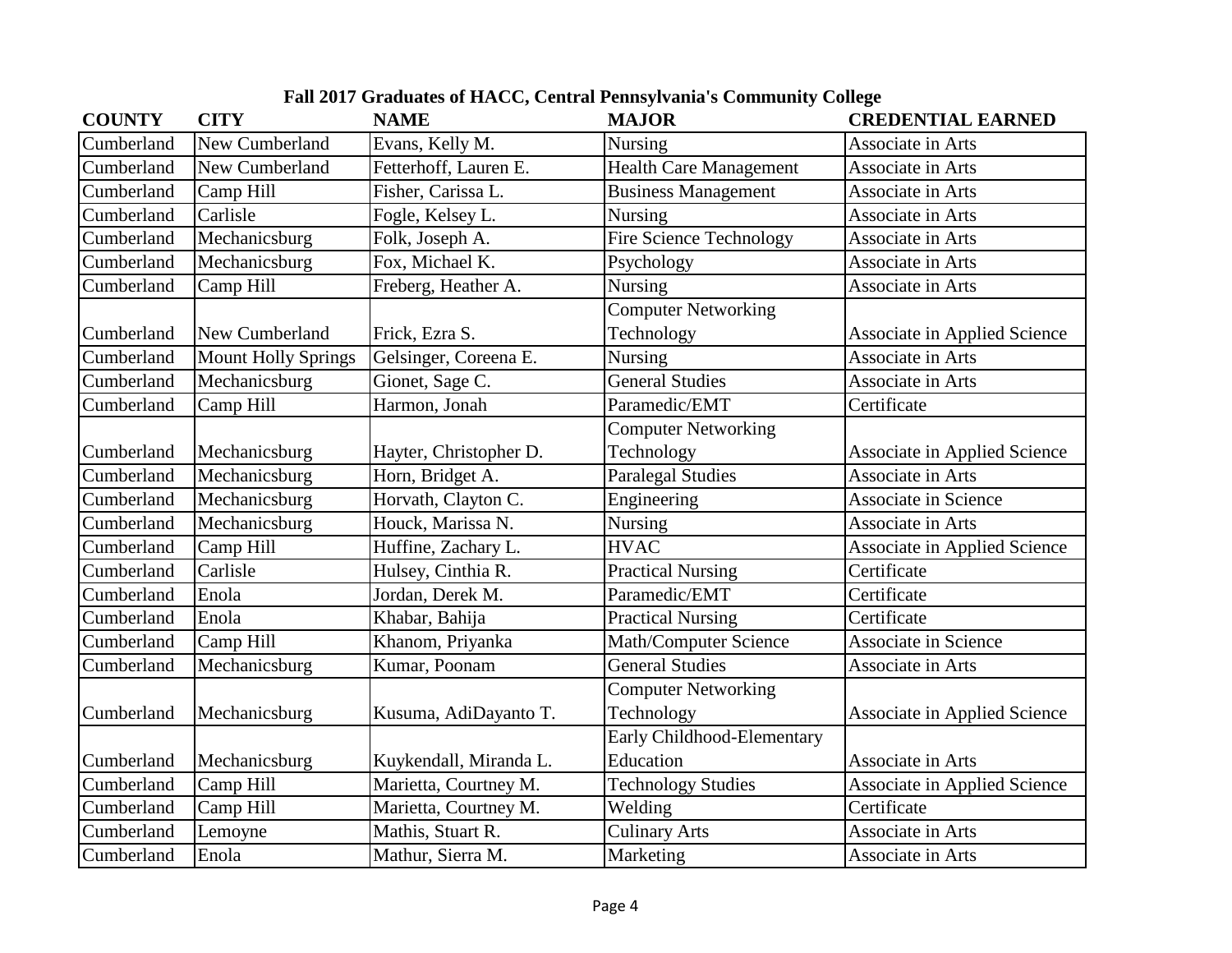| <b>COUNTY</b> | <b>CITY</b>    | <b>NAME</b>               | <b>MAJOR</b>                   | <b>CREDENTIAL EARNED</b>            |
|---------------|----------------|---------------------------|--------------------------------|-------------------------------------|
| Cumberland    | Enola          | McAlister, McKenzy C.     | Nursing                        | Associate in Arts                   |
| Cumberland    | Carlisle       | McFerren, Dawn M.         | <b>Business Administration</b> | Associate in Arts                   |
| Cumberland    | Carlisle       | Miller, Daniel L.         | <b>Nursing</b>                 | Associate in Arts                   |
| Cumberland    | Mechanicsburg  | Miller, Olivia E.         | <b>Practical Nursing</b>       | Certificate                         |
| Cumberland    | Camp Hill      | Miranda, Jenny A.         | Nursing                        | Associate in Arts                   |
| Cumberland    | Mechanicsburg  | Mittler, Samantha A.      | <b>Respiratory Therapist</b>   | <b>Associate in Science</b>         |
| Cumberland    | New Cumberland | Moyer, Mallorie A.        | <b>General Studies</b>         | Associate in Arts                   |
| Cumberland    | Enola          | Murtorff, Zachary M.      | <b>General Studies</b>         | Associate in Arts                   |
| Cumberland    | Mechanicsburg  | Osipov, Alexandra D.      | Art                            | Associate in Arts                   |
| Cumberland    | Mechanicsburg  | Osswald, Karina A.        | Nursing                        | Associate in Arts                   |
| Cumberland    | Enola          | Ouaffai, Laila            | <b>General Studies</b>         | Associate in Arts                   |
| Cumberland    | New Cumberland | Peters, Amber             | Gerontology                    | Associate in Arts                   |
| Cumberland    | Newville       | Pollock, Jennifer A.      | Accounting                     | Associate in Arts                   |
| Cumberland    | Mechanicsburg  | Potter Hood, Annalyssa N. | Nursing                        | Associate in Arts                   |
| Cumberland    | Carlisle       | Rains, Robert M.          | Web Development & Design       | Associate in Arts                   |
| Cumberland    | Mechanicsburg  | Reed, Morgan E.           | <b>Practical Nursing</b>       | Certificate                         |
| Cumberland    | Shippensburg   | Robinson, Drew            | <b>HVAC</b>                    | <b>Associate in Applied Science</b> |
| Cumberland    | Shippensburg   | Rowland, Bryan J.         | Police Science                 | Associate in Arts                   |
| Cumberland    | Enola          | Sanchez, Crystall R.      | <b>Human Services</b>          | Associate in Arts                   |
| Cumberland    | Carlisle       | Sanderson, Tristan        | <b>Technology Studies</b>      | Associate in Applied Science        |
|               |                | Sandwidi Oubda, Monique   |                                |                                     |
| Cumberland    | Camp Hill      | W.                        | <b>Practical Nursing</b>       | Certificate                         |
| Cumberland    | Camp Hill      | Santiago, Yalismar        | <b>Practical Nursing</b>       | Certificate                         |
| Cumberland    | New Cumberland | Scanlon, Reed M.          | <b>Automotive Technology</b>   | Certificate                         |
|               |                |                           | <b>Computer Networking</b>     |                                     |
| Cumberland    | Carlisle       | Shughart, Austine T.      | Technology                     | <b>Associate in Applied Science</b> |
| Cumberland    | Camp Hill      | Siha, Kristin A.          | <b>Nursing</b>                 | Associate in Arts                   |
| Cumberland    | New Cumberland | Silvio, Jill              | <b>Practical Nursing</b>       | Certificate                         |
| Cumberland    | Enola          | Sirois, Jennifer L.       | <b>Paralegal Studies</b>       | Associate in Arts                   |
| Cumberland    | New Cumberland | Skripnikova, Kristina V.  | <b>Health Care Management</b>  | Associate in Arts                   |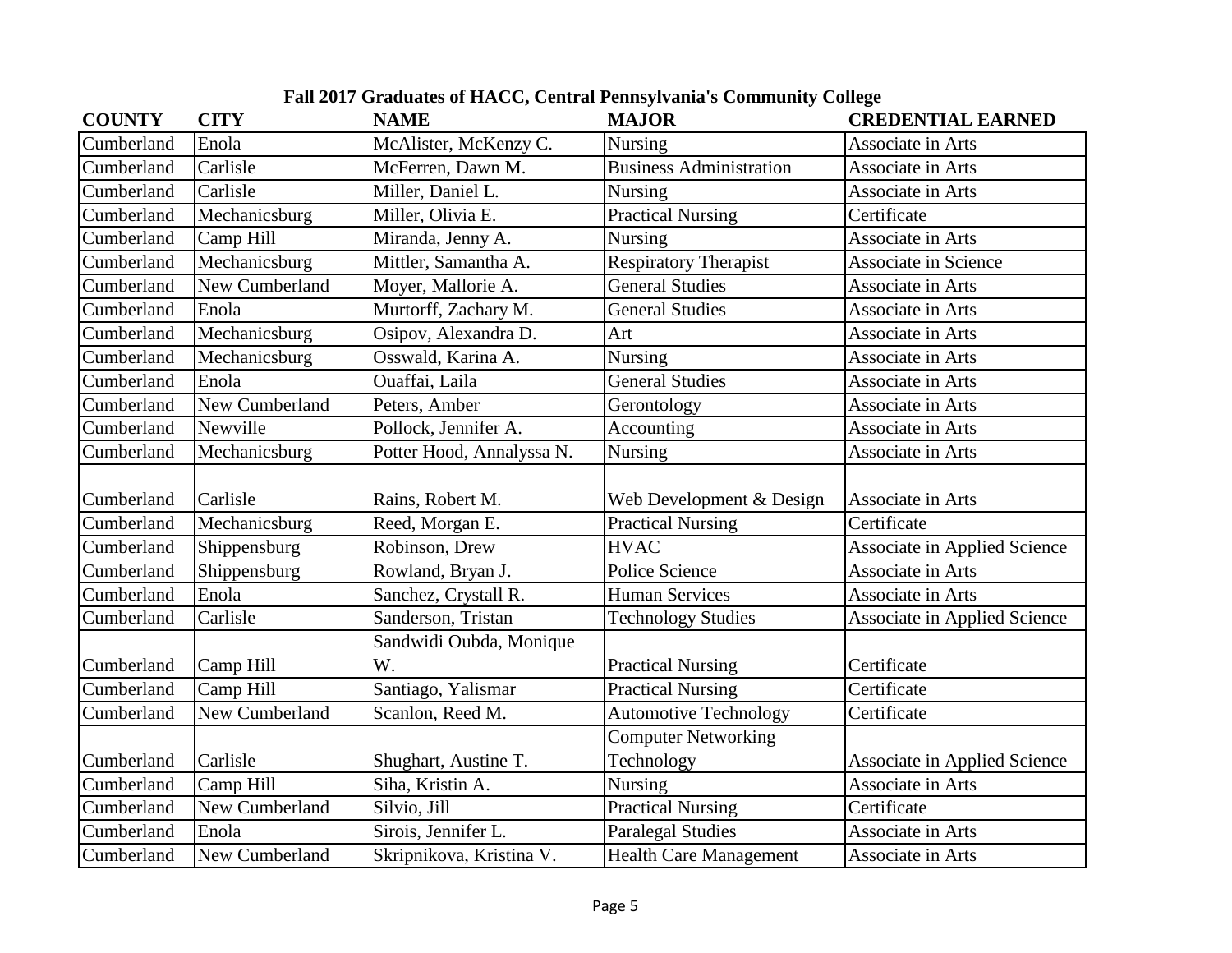| <b>COUNTY</b> | <b>CITY</b>   | <b>NAME</b>             | <b>MAJOR</b>                   | <b>CREDENTIAL EARNED</b>            |
|---------------|---------------|-------------------------|--------------------------------|-------------------------------------|
| Cumberland    | Mechanicsburg | Sprentall, Trisha A.    | <b>Business Administration</b> | Associate in Arts                   |
| Cumberland    | Shippensburg  | Stull, Kelly            | <b>General Studies</b>         | Associate in Arts                   |
| Cumberland    | Mechanicsburg | Thieme, Adam C.         | <b>General Studies</b>         | Associate in Arts                   |
| Cumberland    | Carlisle      | Thompson, Quinn H.      | <b>Business Administration</b> | Associate in Arts                   |
| Cumberland    | Mechanicsburg | Toole, Melinda R.       | <b>Health Care Management</b>  | Associate in Arts                   |
|               |               |                         | <b>Mechanical Engineering</b>  |                                     |
| Cumberland    | Camp Hill     | Weicht, Robert E.       | Technology                     | <b>Associate in Science</b>         |
| Cumberland    | Carlisle      | Weyant, Tina            | <b>Enology and Viticulture</b> | <b>Associate in Applied Science</b> |
| Cumberland    | Mechanicsburg | Williams, Zachery J.    | Psychology                     | Associate in Arts                   |
| Cumberland    | Carlisle      | Wilt, Holly R.          | <b>General Studies</b>         | Associate in Arts                   |
| Cumberland    | Carlisle      | Young, George C.        | Math/Computer Science          | <b>Associate in Science</b>         |
|               |               |                         | <b>Computer Networking</b>     |                                     |
| Dauphin       | Harrisburg    | Aasen, Russell C.       | Technology                     | <b>Associate in Applied Science</b> |
| Dauphin       | Harrisburg    | Archie, Mariel A.       | <b>Business Administration</b> | Associate in Arts                   |
| Dauphin       | Harrisburg    | Babalola, Bosede A.     | Nursing                        | Associate in Arts                   |
| Dauphin       | Highspire     | Ball, Janna M.          | Phlebotomy Technician          | Diploma                             |
| Dauphin       | Harrisburg    | Barrantes, Elizabeth A. | Communications                 | Associate in Arts                   |
| Dauphin       | Harrisburg    | Bates, Timi S.          | <b>Practical Nursing</b>       | Certificate                         |
| Dauphin       | Harrisburg    | Bates, Timi S.          | <b>General Studies</b>         | Associate in Arts                   |
| Dauphin       | Middletown    | Bechtel, Ashley K.      | Nursing                        | Associate in Arts                   |
| Dauphin       | Harrisburg    | Bell, Amanda            | <b>Practical Nursing</b>       | Certificate                         |
| Dauphin       | Hummelstown   | Benke, Judy L.          | <b>Paralegal Studies</b>       | Certificate                         |
|               |               |                         | <b>Computer Networking</b>     |                                     |
| Dauphin       | Harrisburg    | Bishop, Jonathan T.     | Technology                     | <b>Associate in Applied Science</b> |
| Dauphin       | Harrisburg    | Bonser, Gabrielle A.    | Performing Arts-Theatre        | Associate in Arts                   |
| Dauphin       | Harrisburg    | Boussari, Samir I.      | <b>Business Administration</b> | Associate in Arts                   |
| Dauphin       | Harrisburg    | Brann, Cynthia          | <b>Nursing</b>                 | Associate in Arts                   |
| Dauphin       | Millersburg   | Brickner, Melissa       | <b>General Studies</b>         | Associate in Arts                   |
| Dauphin       | Highspire     | Brungard, Nicholas T.   | <b>Nursing</b>                 | Associate in Arts                   |
| Dauphin       | Harrisburg    | Buchanan, Nicole        | <b>Respiratory Therapist</b>   | <b>Associate in Science</b>         |
| Dauphin       | Harrisburg    | Burton, Julian B.       | <b>Business Administration</b> | Associate in Arts                   |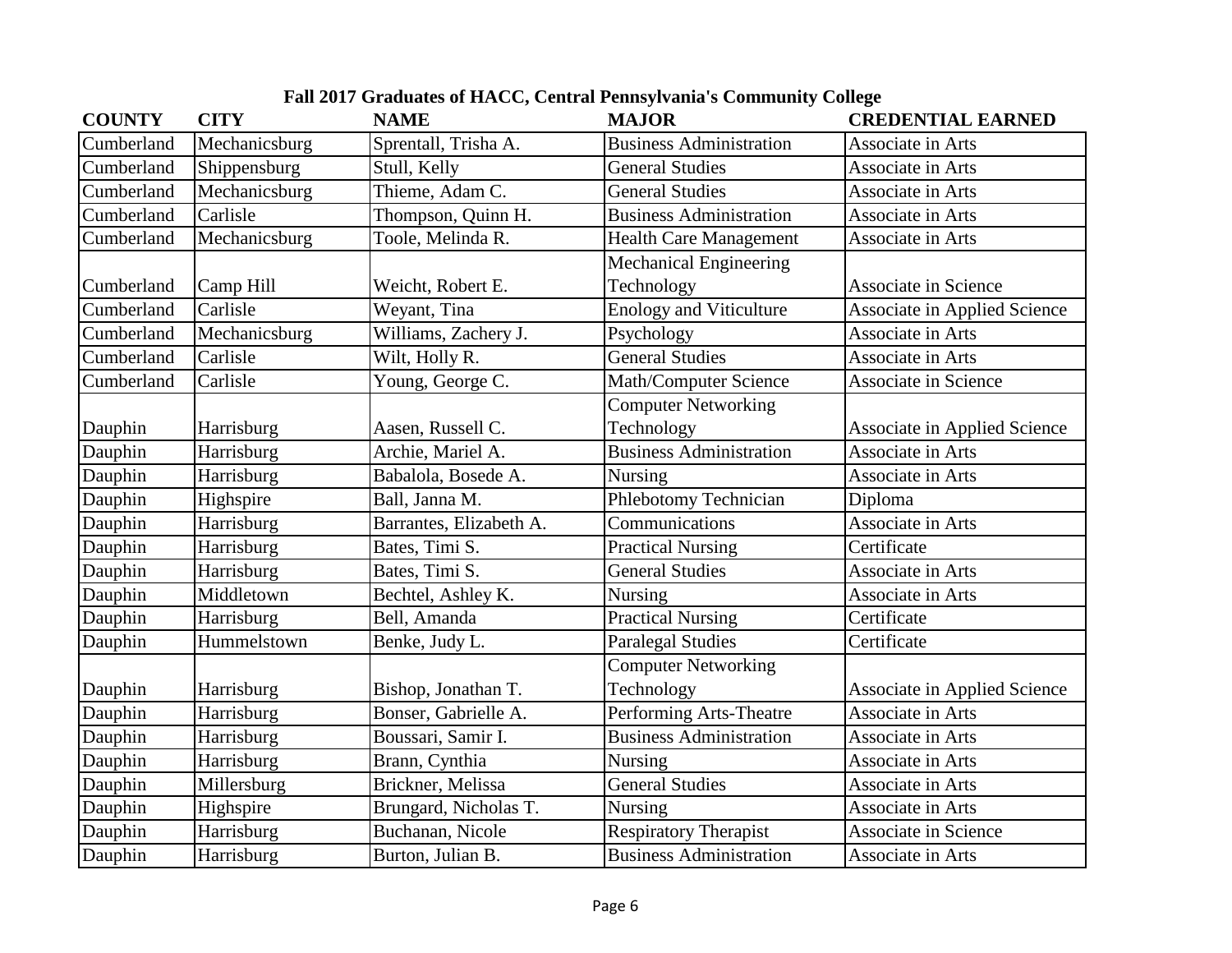| <b>COUNTY</b> | <b>CITY</b> | <b>NAME</b>                | <b>MAJOR</b>                                   | <b>CREDENTIAL EARNED</b>            |
|---------------|-------------|----------------------------|------------------------------------------------|-------------------------------------|
| Dauphin       | Highspire   | Caraballo, Lisandra        | <b>Human Services</b>                          | Associate in Arts                   |
| Dauphin       | Harrisburg  | Chapman, Kayla D.          | <b>General Studies</b>                         | Associate in Arts                   |
| Dauphin       | Harrisburg  | Dalton, Holly N.           | <b>Geospatial Technology</b>                   | Associate in Science                |
| Dauphin       | Harrisburg  | Danner, Justin T.          | <b>Business Administration</b>                 | Associate in Arts                   |
| Dauphin       | Harrisburg  | Daub, Ryan E.              | <b>Business Management</b>                     | Associate in Arts                   |
| Dauphin       | Harrisburg  | DelDuco, Margaret G.       | Welding                                        | Certificate                         |
| Dauphin       | Harrisburg  | DelDuco, Margaret G.       | <b>Technology Studies</b>                      | <b>Associate in Applied Science</b> |
| Dauphin       | Harrisburg  | Dodson, Rebecca A.         | <b>Respiratory Therapist</b>                   | <b>Associate in Science</b>         |
| Dauphin       | Hummelstown | Donahue, Jessica M.        | Nursing                                        | Associate in Arts                   |
| Dauphin       | Harrisburg  | Drabich, Tia A.            | <b>Practical Nursing</b>                       | Certificate                         |
| Dauphin       | Harrisburg  | Dreibelbis, Michael P.     | Computer Information Systems Associate in Arts |                                     |
| Dauphin       | Harrisburg  | Engle, Paige L.            | Phlebotomy Technician                          | Diploma                             |
| Dauphin       | Harrisburg  | Eshun, Charles             | <b>Business Administration</b>                 | Associate in Arts                   |
| Dauphin       | Harrisburg  | Everett, Hortencia         | Early Care and Education                       | Associate in Arts                   |
| Dauphin       | Berrysburg  | Feger, Joshua E.           | Police Science                                 | Associate in Arts                   |
| Dauphin       | Millersburg | Feidt, Carrie M.           | Art                                            | Associate in Arts                   |
| Dauphin       | Hummelstown | Fontana, Michael R.        | Math/Computer Science                          | <b>Associate in Science</b>         |
| Dauphin       | Harrisburg  | Fraser, Denise F.          | <b>Human Services</b>                          | Associate in Arts                   |
| Dauphin       | Hummelstown | Freeburn, Samuel R.        | <b>Business Administration</b>                 | Associate in Arts                   |
| Dauphin       | Steelton    | Frometa, George W.         | Chemistry                                      | Associate in Arts                   |
|               |             |                            | <b>Computer Networking</b>                     |                                     |
| Dauphin       | Middletown  | Gibson, Matthew J.         | Technology                                     | <b>Associate in Applied Science</b> |
| Dauphin       | Harrisburg  | Gogic, Nina                | Nursing                                        | Associate in Arts                   |
| Dauphin       | Harrisburg  | Gonzalez, Alec A.          | <b>Criminal Justice</b>                        | Associate in Arts                   |
| Dauphin       | Harrisburg  | Hardison, Jason Patrick K. | <b>Business Administration</b>                 | Associate in Arts                   |
| Dauphin       | Harrisburg  | Harris, Darien N.          | Nursing                                        | Associate in Arts                   |
| Dauphin       | Dauphin     | Hartman, Blesa P.          | Nursing                                        | Associate in Arts                   |
| Dauphin       | Harrisburg  | Hawkins, Zsatoya T.        | <b>Business Management</b>                     | Associate in Arts                   |
| Dauphin       | Hummelstown | Heckard, Brittany N.       | Nursing                                        | Associate in Arts                   |
| Dauphin       | Harrisburg  | Hepler, Derrick R.         | <b>Business Studies</b>                        | Associate in Arts                   |

**Fall 2017 Graduates of HACC, Central Pennsylvania's Community College**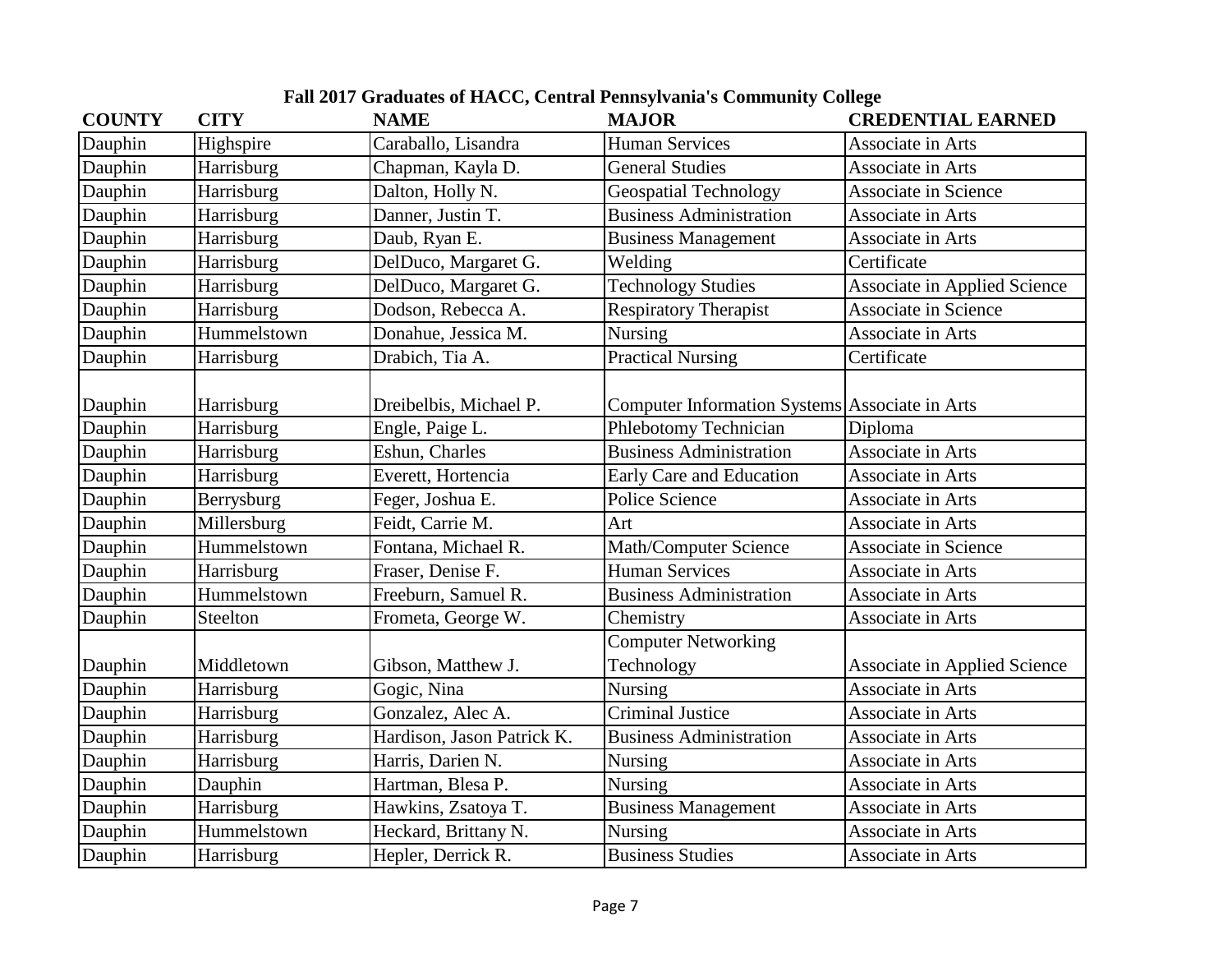| <b>COUNTY</b> | <b>CITY</b> | <b>NAME</b>          | <b>MAJOR</b>                                       | <b>CREDENTIAL EARNED</b>            |
|---------------|-------------|----------------------|----------------------------------------------------|-------------------------------------|
| Dauphin       | Halifax     | Hoy, Cameron J.      | Math/Computer Science                              | <b>Associate in Science</b>         |
|               |             |                      |                                                    |                                     |
| Dauphin       | Halifax     | Hoy, Cameron J.      | Computer Information Security Associate in Science |                                     |
| Dauphin       | Harrisburg  | Huynh, Tuan L.       | Chemistry                                          | Associate in Arts                   |
| Dauphin       | Harrisburg  | Id'Deen, Kamilah M.  | <b>Nursing</b>                                     | Associate in Arts                   |
| Dauphin       | Harrisburg  | Ilonga, Viany        | <b>Nursing</b>                                     | Associate in Arts                   |
| Dauphin       | Harrisburg  | Jackson, Amanda F.   | <b>Culinary Arts</b>                               | Associate in Arts                   |
| Dauphin       | Harrisburg  | Jackson, Antwan J.   | <b>HVAC</b>                                        | <b>Associate in Applied Science</b> |
| Dauphin       | Dauphin     | Jacobs, Daniel R.    | <b>Business Administration</b>                     | Associate in Arts                   |
| Dauphin       | Middletown  | Jones, Jessica L.    | <b>Early Care and Education</b>                    | Associate in Arts                   |
| Dauphin       | Harrisburg  | Kankarafou, Akomba   | <b>General Studies</b>                             | Associate in Arts                   |
| Dauphin       | Hummelstown | Kelley, Samantha N.  | <b>Business Management</b>                         | Associate in Arts                   |
| Dauphin       | Hummelstown | Kelly, Sarah D.      | <b>Practical Nursing</b>                           | Certificate                         |
| Dauphin       | Harrisburg  | Kien, Minh A.        | <b>General Studies</b>                             | Associate in Arts                   |
| Dauphin       | Harrisburg  | Kohler, Cassandra M. | Communications                                     | Associate in Arts                   |
| Dauphin       | Harrisburg  | Labalokie, James W.  | Computer Information Systems Certificate           |                                     |
| Dauphin       | Harrisburg  | Labalokie, James W.  | Computer Information Systems Associate in Arts     |                                     |
| Dauphin       | Halifax     | Lahr, Valerie K.     | Police Science                                     | Associate in Arts                   |
| Dauphin       | Harrisburg  | Leasure, Shane D.    | Engineering                                        | <b>Associate in Science</b>         |
|               |             |                      | <b>Computer Networking</b>                         |                                     |
| Dauphin       | Harrisburg  | Leevan, Paul A.      | Technology                                         | Certificate                         |
| Dauphin       | Millersburg | MacLean, Jade A.     | <b>Paralegal Studies</b>                           | Associate in Arts                   |
| Dauphin       | Harrisburg  | Marchione, Andrea M. | <b>Business Management</b>                         | Associate in Arts                   |
| Dauphin       | Harrisburg  | Marks, Alyssa        | <b>Social Sciences</b>                             | Associate in Arts                   |
| Dauphin       | Hummelstown | McCann, Lindsay K.   | <b>Human Services</b>                              | Associate in Arts                   |
|               |             |                      | <b>Computer Networking</b>                         |                                     |
| Dauphin       | Harrisburg  | McGarrity, Justin    | Technology                                         | <b>Associate in Applied Science</b> |
| Dauphin       | Middletown  | McPherson, Shannon   | Nursing                                            | Associate in Arts                   |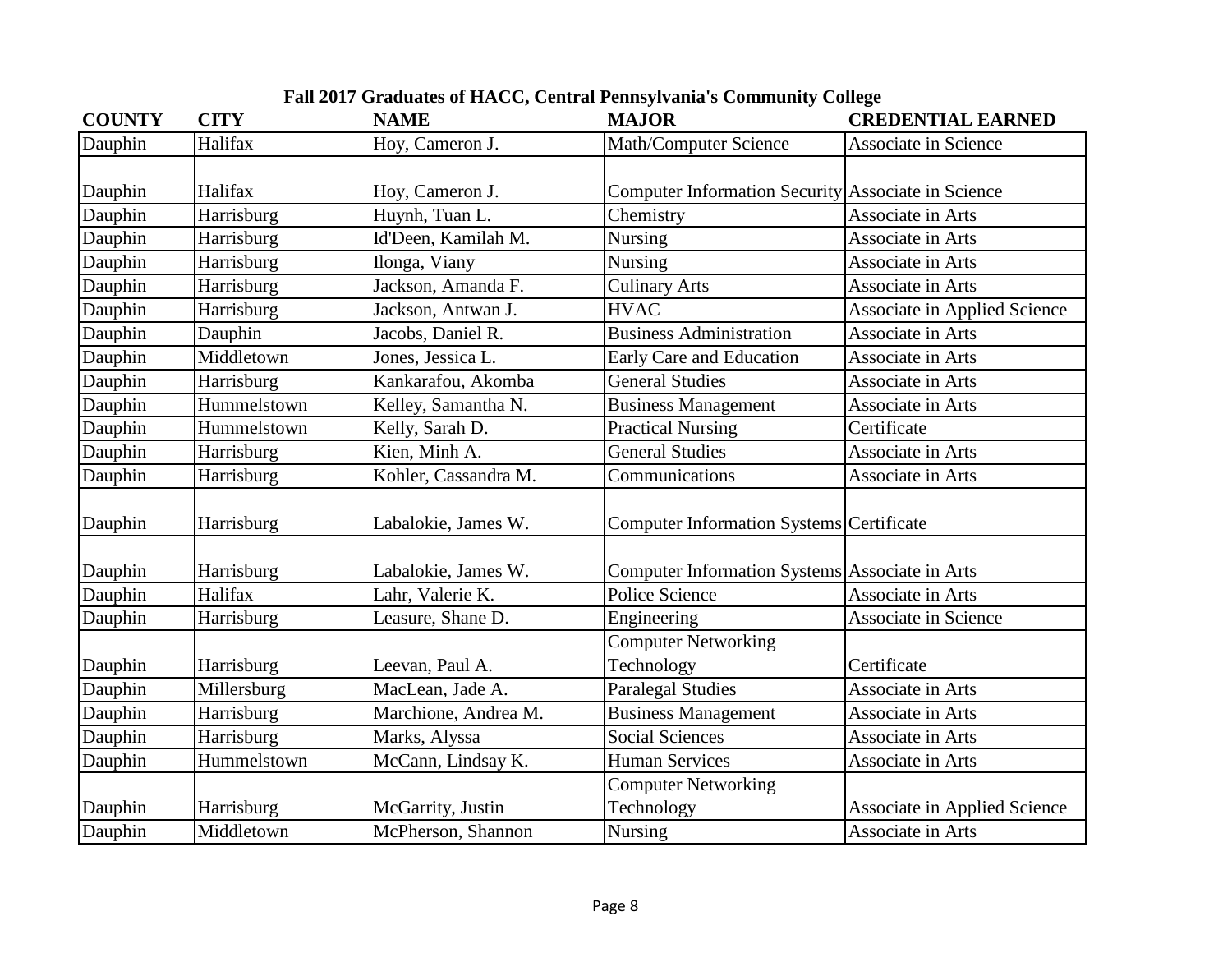| <b>COUNTY</b> | <b>CITY</b> | <b>NAME</b>            | <b>MAJOR</b>                   | <b>CREDENTIAL EARNED</b>            |
|---------------|-------------|------------------------|--------------------------------|-------------------------------------|
|               |             |                        | <b>Structural Engineering</b>  |                                     |
| Dauphin       | Halifax     | Meko, Chad             | Technology                     | <b>Associate in Science</b>         |
|               |             |                        | Early Childhood-Elementary     |                                     |
| Dauphin       | Millersburg | Millard, Rachel E.     | Education                      | Associate in Arts                   |
|               |             |                        | <b>Electronic Engineering</b>  |                                     |
| Dauphin       | Hummelstown | Miller, Joseph J.      | Technology                     | <b>Associate in Science</b>         |
| Dauphin       | Harrisburg  | Miller, Robert J.      | <b>HVAC</b>                    | <b>Associate in Applied Science</b> |
| Dauphin       | Harrisburg  | Mitchell, Arlean P.    | Photography                    | <b>Associate in Fine Arts</b>       |
| Dauphin       | Harrisburg  | Mobis, Cynthia R.      | Early Care and Education       | Associate in Arts                   |
| Dauphin       | Harrisburg  | Morgan, Ellen R.       | Nursing                        | Associate in Arts                   |
| Dauphin       | Harrisburg  | Morrison, Alexandra A. | <b>Practical Nursing</b>       | Certificate                         |
| Dauphin       | Harrisburg  | Moyer, Adam            | Police Science                 | Associate in Arts                   |
| Dauphin       | Harrisburg  | Mummert, Barbara G.    | <b>Practical Nursing</b>       | Certificate                         |
| Dauphin       | Harrisburg  | Murcavage, Chase M.    | Welding                        | Certificate                         |
| Dauphin       | Harrisburg  | Myers, Sara N.         | Nursing                        | Associate in Arts                   |
| Dauphin       | Harrisburg  | Nimala, Alice A.       | <b>Human Services</b>          | Associate in Arts                   |
| Dauphin       | Harrisburg  | Nye, Brittany M.       | <b>Health Care Management</b>  | Associate in Arts                   |
| Dauphin       | Harrisburg  | Okyere, Seth           | <b>Practical Nursing</b>       | Certificate                         |
| Dauphin       | Dauphin     | Pae, Rebecca L.        | <b>Criminal Justice</b>        | Associate in Arts                   |
| Dauphin       | Harrisburg  | Patel, Fenny           | Professional Bookkeeping       | Diploma                             |
| Dauphin       | Harrisburg  | Patel, Himani S.       | Nursing                        | Associate in Arts                   |
| Dauphin       | Harrisburg  | Patel, Ulpeshkumar M.  | Auctioneering                  | Diploma                             |
| Dauphin       | Hershey     | Perez, Christian E.    | Communications                 | Associate in Arts                   |
|               |             |                        | Humanities, Language, and the  |                                     |
| Dauphin       | Hummelstown | Perez, Natalia R.      | Arts                           | Associate in Arts                   |
| Dauphin       | Harrisburg  | Phan, Thao Vy N.       | <b>Practical Nursing</b>       | Certificate                         |
| Dauphin       | Harrisburg  | Piechowicz, Adrian P.  | <b>Paralegal Studies</b>       | Associate in Arts                   |
|               |             |                        | Humanities, Language, and the  |                                     |
| Dauphin       | Harrisburg  | Qazimi, Blinora        | Arts                           | Associate in Arts                   |
| Dauphin       | Harrisburg  | Quezada, Jade M.       | Nursing                        | Associate in Arts                   |
| Dauphin       | Halifax     | Ramer, Cody            | <b>Business Administration</b> | Associate in Arts                   |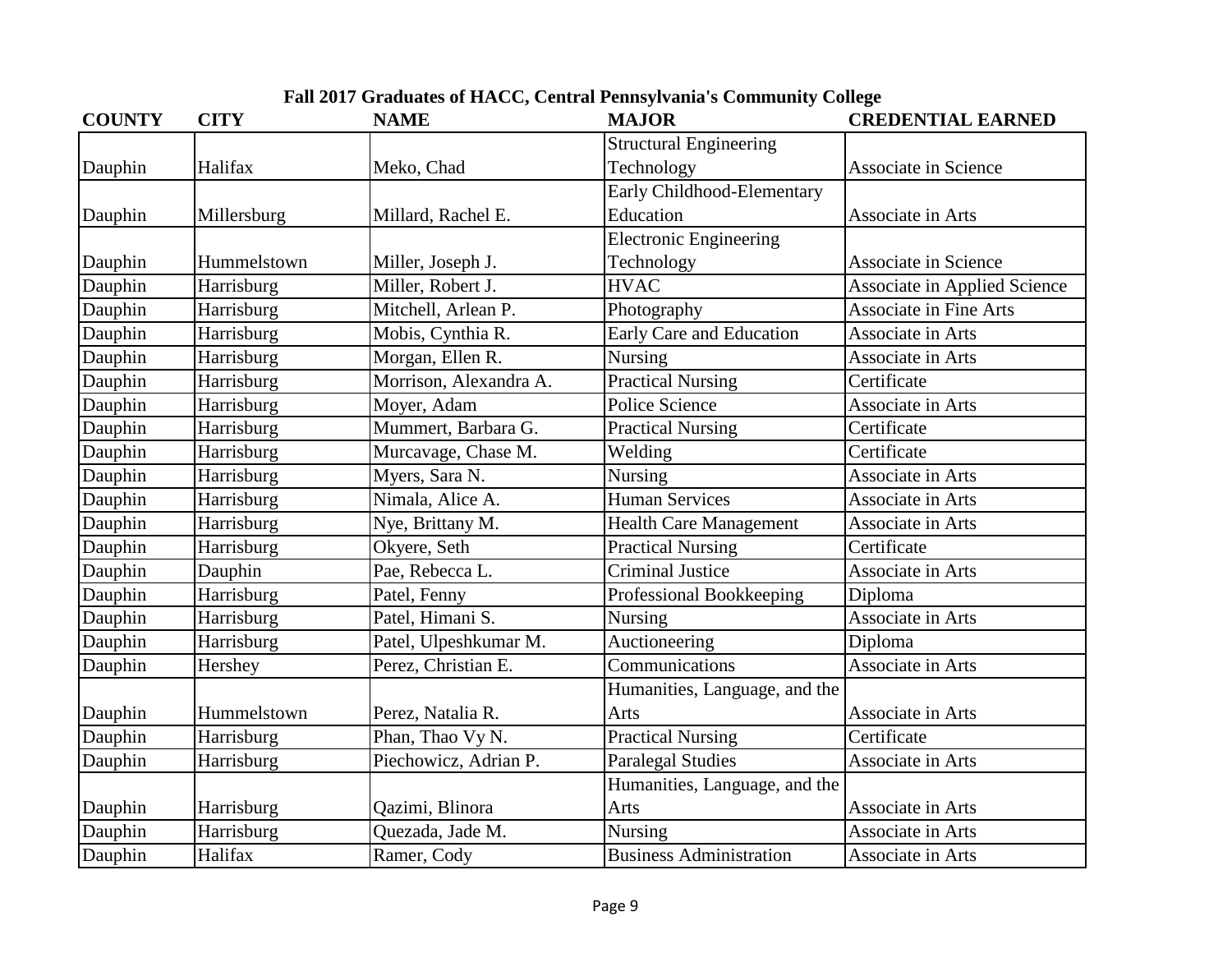| <b>COUNTY</b> | <b>CITY</b> | <b>NAME</b>           | <b>MAJOR</b>                                                | <b>CREDENTIAL EARNED</b>            |
|---------------|-------------|-----------------------|-------------------------------------------------------------|-------------------------------------|
| Dauphin       | Harrisburg  | Ramirez, Jose M.      | <b>Practical Nursing</b>                                    | Certificate                         |
| Dauphin       | Harrisburg  | Rammouni, Nadera      | Early Care and Education                                    | Associate in Arts                   |
| Dauphin       | Harrisburg  | Reichart, Kornel      | Marketing                                                   | Associate in Arts                   |
| Dauphin       | Harrisburg  | Richmond, Mijiza M.   | <b>Culinary Arts</b>                                        | Associate in Arts                   |
| Dauphin       | Steelton    | Richmond, Monike      | <b>Paralegal Studies</b>                                    | Certificate                         |
| Dauphin       | Harrisburg  | Rivic, Violeta        | <b>Paralegal Studies</b>                                    | Associate in Arts                   |
| Dauphin       | Steelton    | Robinson, Garrett J.  | Welding                                                     | Certificate                         |
| Dauphin       | Harrisburg  | Robinson, Jessica N.  | Communications                                              | Associate in Arts                   |
| Dauphin       | Harrisburg  | Ross, Jamie L.        | Nursing                                                     | Associate in Arts                   |
| Dauphin       | Halifax     | Rothermel, Logan M.   | <b>Criminal Justice</b>                                     | Associate in Arts                   |
| Dauphin       | Middletown  | Schell, Joyce B.      | <b>Health Care Management</b>                               | Associate in Arts                   |
| Dauphin       | Harrisburg  | Smith, Brittany       | <b>Criminal Justice</b>                                     | Associate in Arts                   |
| Dauphin       | Millersburg | Snyder, Colby T.      | Paramedic/EMT                                               | Certificate                         |
| Dauphin       | Harrisburg  | Staver, Allen J.      | <b>Automotive Technology</b>                                | <b>Associate in Applied Science</b> |
| Dauphin       | Steelton    | Stueckroth, Andrew R. | Paramedic/EMT                                               | Certificate                         |
|               |             |                       |                                                             |                                     |
| Dauphin       | Harrisburg  | Sucha, Kristyna       | Graphic and Interactive Design Associate in Applied Science |                                     |
| Dauphin       | Halifax     | Swope, Michael R.     | Police Science                                              | Associate in Arts                   |
| Dauphin       | Harrisburg  | Taylor, Zachary J.    | Marketing                                                   | Associate in Arts                   |
|               |             |                       | <b>Mechanical Engineering</b>                               |                                     |
| Dauphin       | Harrisburg  | Thomas, Matt R.       | Technology                                                  | <b>Associate in Science</b>         |
| Dauphin       | Harrisburg  | Tomica, Katherine M.  | Nursing                                                     | Associate in Arts                   |
| Dauphin       | Pillow      | Troutman, Alyssa L.   | <b>Nursing</b>                                              | Associate in Arts                   |
| Dauphin       | Harrisburg  | Varner, Michael R.    | <b>Business Studies</b>                                     | Associate in Arts                   |
| Dauphin       | Harrisburg  | Velasco, Luis         | <b>Business Administration</b>                              | Associate in Arts                   |
| Dauphin       | Harrisburg  | Wachtman, David S.    | <b>Business Management</b>                                  | Associate in Arts                   |
| Dauphin       | Lykens      | Wagner, Bryce T.      | <b>Business Studies</b>                                     | Associate in Arts                   |
| Dauphin       | Hummelstown | Warke, Geoff A.       | <b>General Studies</b>                                      | Associate in Arts                   |
| Dauphin       | Harrisburg  | Weaver, Jerian        | Police Science                                              | Associate in Arts                   |
| Dauphin       | Harrisburg  | Wendt, Samantha J.    | Nursing                                                     | Associate in Arts                   |
| Dauphin       | Harrisburg  | Williams, Deja        | <b>Criminal Justice</b>                                     | Associate in Arts                   |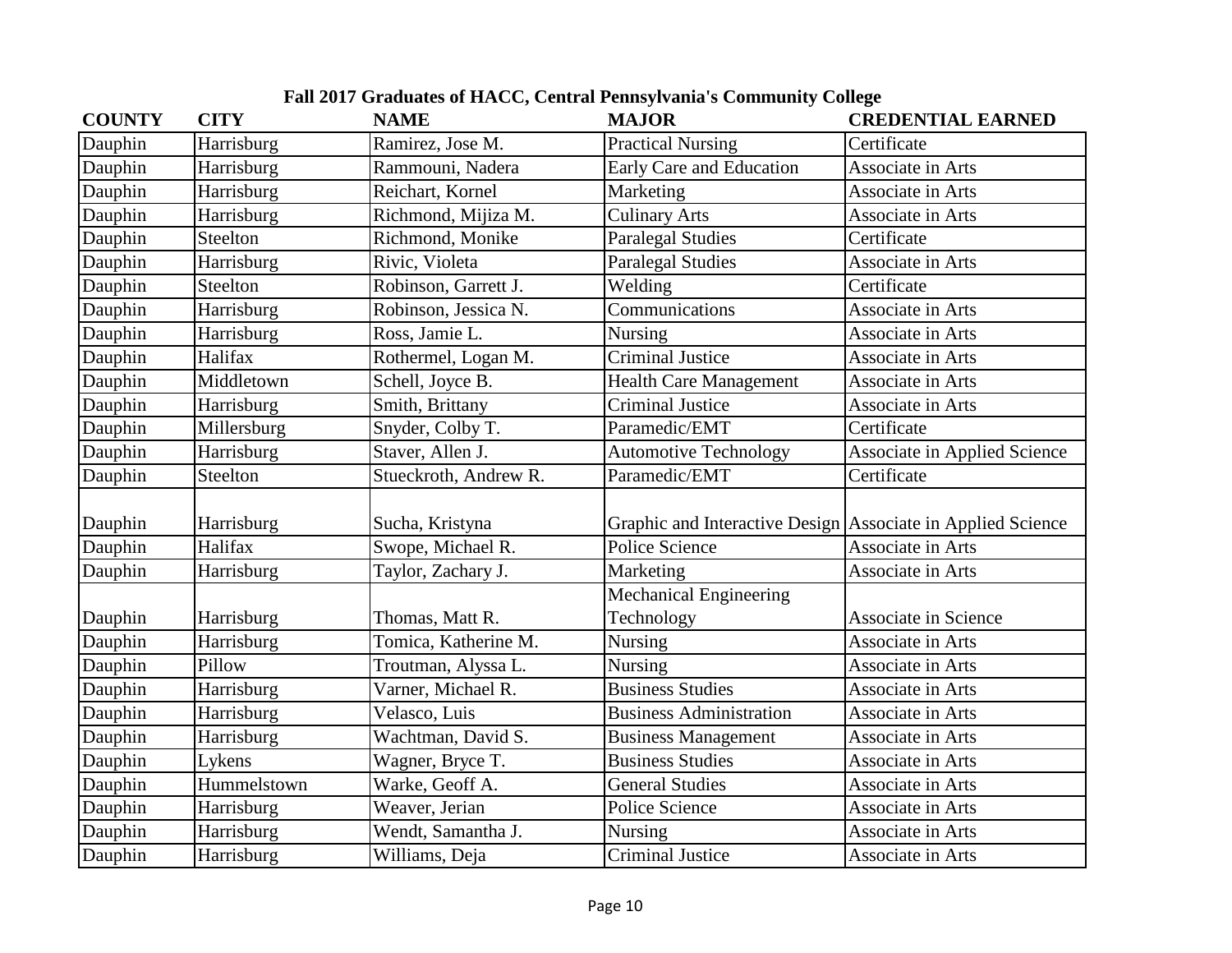| <b>COUNTY</b> | <b>CITY</b>          | <b>NAME</b>               | <b>MAJOR</b>                                   | <b>CREDENTIAL EARNED</b>            |
|---------------|----------------------|---------------------------|------------------------------------------------|-------------------------------------|
| Dauphin       | Harrisburg           | Williams, Tiffany M.      | <b>Social Sciences</b>                         | Associate in Arts                   |
| Dauphin       | Middletown           | Wolfe, Angela G.          | <b>Health Care Management</b>                  | Associate in Arts                   |
| Dauphin       | Harrisburg           | Wolfe, Cassaundra M.      | <b>General Studies</b>                         | Associate in Arts                   |
| Dauphin       | Harrisburg           | Wolfe, Cassaundra M.      | <b>Business Management</b>                     | Associate in Arts                   |
| Dauphin       | Middletown           | Woodley, Garry D.         | <b>Criminal Justice</b>                        | Associate in Arts                   |
| Dauphin       | Middletown           | Wright, Katelin M.        | <b>Practical Nursing</b>                       | Certificate                         |
| Dauphin       | Harrisburg           | Yang, Liying              | Computer Information Systems Associate in Arts |                                     |
| Dauphin       | Harrisburg           | Yoffee, Amberlynn         | <b>Business Studies</b>                        | Associate in Arts                   |
| Dauphin       | Middletown           | Zeller, Kathryn E.        | <b>General Studies</b>                         | Associate in Arts                   |
| Franklin      | Greencastle          | Christophel, Adam B.      | <b>Nursing</b>                                 | Associate in Arts                   |
| Franklin      | <b>Saint Thomas</b>  | Gervasio, Eric C.         | <b>HVAC</b>                                    | <b>Associate in Applied Science</b> |
| Franklin      | Greencastle          | Griffee, Leah M.          | <b>Business Studies</b>                        | Associate in Arts                   |
| Franklin      | Waynesboro           | Gump, Jasmine M.          | <b>Social Sciences</b>                         | Associate in Arts                   |
| Franklin      | Chambersburg         | Hull, Brittni M.          | <b>Nursing</b>                                 | Associate in Arts                   |
| Franklin      | Mont Alto            | Kelley, Stefanie M.       | Early Childhood-Elementary<br>Education        | Associate in Arts                   |
| Franklin      | Greencastle          | Latta, Terri L.           | <b>Practical Nursing</b>                       | Certificate                         |
| Franklin      | Chambersburg         | McKissick, Morgan A.      | <b>General Studies</b>                         | Associate in Arts                   |
| Franklin      | Chambersburg         | Pyne, Shannon E.          | <b>Nursing</b>                                 | Associate in Arts                   |
| Franklin      | Chambersburg         | Shearer, Christina N.     | <b>Business Management</b>                     | Associate in Arts                   |
| Franklin      | Chambersburg         | Taylor, Kenneth D.        | Mechatronics                                   | <b>Associate in Applied Science</b> |
| Franklin      | <b>Saint Thomas</b>  | Watkins, Buddie A.        | Auctioneering                                  | Diploma                             |
| Franklin      | Chambersburg         | Wingert, Ryan W.          | <b>Electrical Technology</b>                   | <b>Associate in Applied Science</b> |
| Fulton        | Mc Connellsburg      | Green, Seabrinia A.       | <b>Business Management</b>                     | Associate in Arts                   |
| Huntingdon    | <b>Warriors Mark</b> | Seeger, Kyle C.           | <b>Fire Science Technology</b>                 | Associate in Arts                   |
| Juniata       | Mifflintown          | Ames, Danielle R.         | <b>Practical Nursing</b>                       | Certificate                         |
| Juniata       | Mifflintown          | Miller, Sheldon E.        | Police Science                                 | Associate in Arts                   |
| Juniata       | Thompsontown         | Saner, Cody S.            | Marketing                                      | Associate in Arts                   |
| Lancaster     | Lancaster            | Acevedo, Rachelle M.      | Psychology                                     | Associate in Arts                   |
| Lancaster     | Lancaster            | Afreh Sika, Nana Kwame S. | Biology                                        | Associate in Arts                   |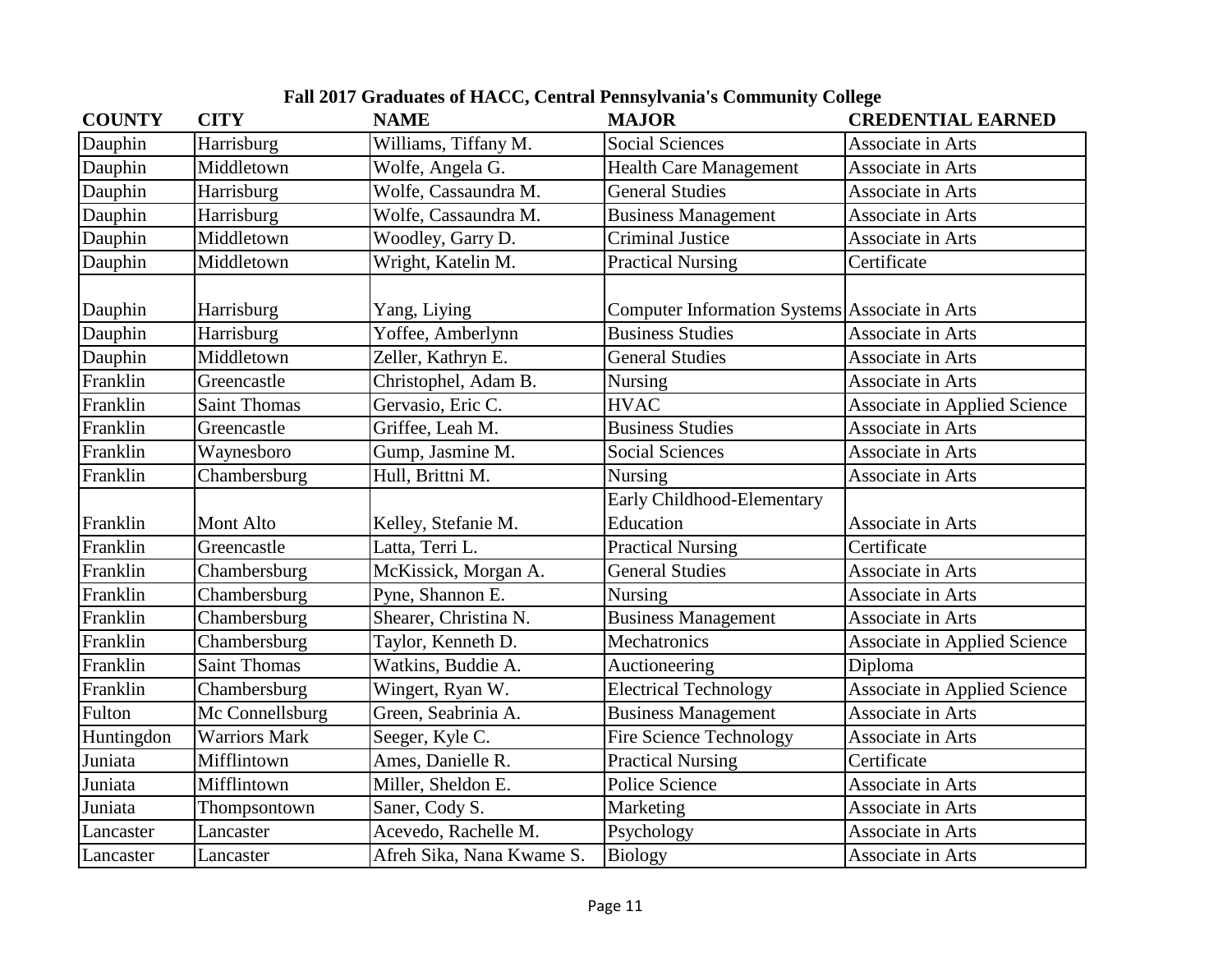| <b>COUNTY</b> | <b>CITY</b>            | <b>NAME</b>            | <b>MAJOR</b>                                   | <b>CREDENTIAL EARNED</b>    |
|---------------|------------------------|------------------------|------------------------------------------------|-----------------------------|
|               |                        |                        |                                                |                             |
| Lancaster     | Lititz                 | Alleman, Alexander     | Computer Information Systems Associate in Arts |                             |
| Lancaster     | Mountville             | Allen, Rhonda F.       | <b>Human Services</b>                          | Associate in Arts           |
| Lancaster     | Ephrata                | Altman, Mariel         | <b>General Studies</b>                         | Associate in Arts           |
| Lancaster     | Ephrata                | Anderson, Rikki L.     | <b>Health Care Management</b>                  | Associate in Arts           |
| Lancaster     | Marietta               | Beck, Kelly E.         | Nursing                                        | Associate in Arts           |
| Lancaster     | Lancaster              | Bennett, Cody M.       | <b>Business Administration</b>                 | Associate in Arts           |
| Lancaster     | Lancaster              | Birhanu, Lydia         | Radiology Informatics                          | <b>Associate in Science</b> |
| Lancaster     | Talmage                | Blain, Aaron           | <b>Business Administration</b>                 | Associate in Arts           |
| Lancaster     | <b>East Petersburg</b> | Bleyer, Angela M.      | <b>Business Management</b>                     | Associate in Arts           |
| Lancaster     | Marietta               | Brice, Patricia E.     | Nursing                                        | Associate in Arts           |
| Lancaster     | Leola                  | Burkholder, Curtis     | <b>Business Administration</b>                 | Associate in Arts           |
| Lancaster     | Lancaster              | Caceres, Gabriel       | <b>International Studies</b>                   | Associate in Arts           |
| Lancaster     | Lancaster              | Campbell, Otha J.      | Marketing                                      | Associate in Arts           |
| Lancaster     | Lancaster              | Chichester, Megan R.   | Philosophy                                     | Associate in Arts           |
| Lancaster     | Paradise               | Clark, Lexi R.         | <b>Practical Nursing</b>                       | Certificate                 |
|               |                        |                        |                                                |                             |
| Lancaster     | Lancaster              | Clevenstine, Tara L.   | Web Development & Design                       | Associate in Arts           |
| Lancaster     | Lancaster              | Cline, Renee E.        | Nursing                                        | Associate in Arts           |
| Lancaster     | Elizabethtown          | Danneker, Maggie J.    | <b>Nursing</b>                                 | Associate in Arts           |
| Lancaster     | Lancaster              | Dawood, Hala L.        | <b>Health Care Management</b>                  | Associate in Arts           |
| Lancaster     | Lititz                 | Deen, Amanda N.        | Nursing                                        | Associate in Arts           |
| Lancaster     | Lancaster              | Delacruz, Eduardo      | <b>Social Sciences</b>                         | Associate in Arts           |
| Lancaster     | Mountville             | Deyessa, Megersa       | <b>Respiratory Therapist</b>                   | <b>Associate in Science</b> |
|               |                        |                        | Humanities, Language, and the                  |                             |
| Lancaster     | Columbia               | Dutcher, Robert J.     | Arts                                           | Associate in Arts           |
| Lancaster     | <b>East Petersburg</b> | Eberly, Derek          | Communications                                 | Associate in Arts           |
| Lancaster     | Mount Joy              | Eck, Jennifer M.       | <b>Health Care Management</b>                  | Associate in Arts           |
| Lancaster     | Ephrata                | Eshleman, Christina C. | <b>Nursing</b>                                 | Associate in Arts           |
| Lancaster     | Mount Joy              | Fellenbaum, Douglas K. | <b>Business Management</b>                     | Associate in Arts           |
| Lancaster     | Lancaster              | Fickes, Heather M.     | Nursing                                        | Associate in Arts           |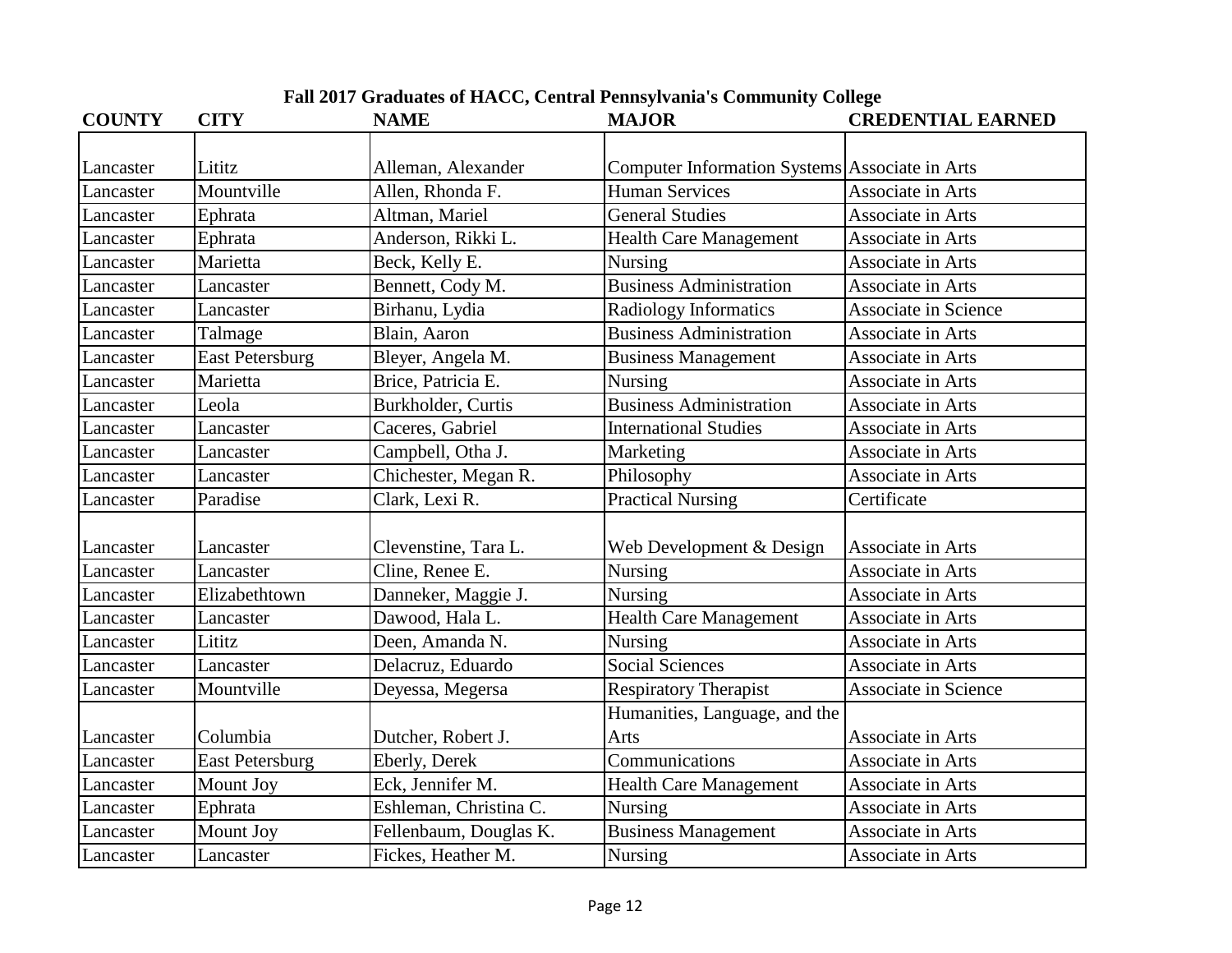| <b>COUNTY</b> | <b>CITY</b>            | <b>NAME</b>             | <b>MAJOR</b>                  | <b>CREDENTIAL EARNED</b> |
|---------------|------------------------|-------------------------|-------------------------------|--------------------------|
| Lancaster     | Lancaster              | Flores-Corujo, Solmayra | <b>Criminal Justice</b>       | Associate in Arts        |
| Lancaster     | Denver                 | Fox, Adam B.            | <b>Business Management</b>    | Associate in Arts        |
| Lancaster     | <b>East Petersburg</b> | Garcia, Diana           | <b>Nursing</b>                | Associate in Arts        |
| Lancaster     | Lititz                 | Gebhard, Dustin W.      | Accounting                    | Associate in Arts        |
| Lancaster     | Lititz                 | Gebhard, Hanna J.       | <b>Paralegal Studies</b>      | Certificate              |
| Lancaster     | Ephrata                | Giddings, Amanda L.     | <b>Nursing</b>                | Associate in Arts        |
| Lancaster     | Elizabethtown          | Ginder, Cassandra       | Nursing                       | Associate in Arts        |
| Lancaster     | Millersville           | Glover, Devon J.        | <b>General Studies</b>        | Associate in Arts        |
| Lancaster     | <b>New Providence</b>  | Greiner, Jacqueline N.  | <b>Respiratory Therapist</b>  | Associate in Science     |
| Lancaster     | Lancaster              | Gutierrez, Cristal V.   | <b>Business Studies</b>       | Associate in Arts        |
| Lancaster     | Conestoga              | Harnish, Megan L.       | Nursing                       | Associate in Arts        |
|               |                        |                         |                               |                          |
| Lancaster     | Lancaster              | Harris, Jilly A.        | Web Development & Design      | Associate in Arts        |
| Lancaster     | Columbia               | Harvey, Travis M.       | <b>Criminal Justice</b>       | Associate in Arts        |
| Lancaster     | Lancaster              | Hausen, Jessica A.      | <b>Health Care Management</b> | Associate in Arts        |
| Lancaster     | Lancaster              | Hazboun, Mireille E.    | Psychology                    | Associate in Arts        |
| Lancaster     | Lancaster              | Hernandez, Justin D.    | General Studies               | Associate in Arts        |
|               |                        |                         |                               |                          |
| Lancaster     | Lancaster              | Huber, Thomas J.        | Hotel/Lodging Management      | Associate in Arts        |
| Lancaster     | Landisville            | Irwin, David V.         | <b>General Studies</b>        | Associate in Arts        |
| Lancaster     | Columbia               | James, Lionel B.        | <b>General Studies</b>        | Associate in Arts        |
| Lancaster     | Lititz                 | Jeffries, Mary E.       | Nursing                       | Associate in Arts        |
| Lancaster     | Lancaster              | Jones, Sequeya          | General Studies               | Associate in Arts        |
| Lancaster     | Lancaster              | Kalata, Adriane         | <b>General Studies</b>        | Associate in Arts        |
| Lancaster     | Lancaster              | Karpinski, Troy A.      | <b>Business Studies</b>       | Associate in Arts        |
| Lancaster     | East Earl              | Kha, Melinda F.         | <b>Practical Nursing</b>      | Certificate              |
| Lancaster     | Lancaster              | Ki, Douglas             | <b>Electrical Technology</b>  | Diploma                  |
| Lancaster     | Elizabethtown          | Knaub, Kylie            | Nursing                       | Associate in Arts        |
| Lancaster     | Bainbridge             | Koser, Chad D.          | Auctioneering                 | Diploma                  |
| Lancaster     | New Holland            | Kovacevic, Goran        | <b>Business Studies</b>       | Associate in Arts        |
| Lancaster     | Ephrata                | Koval, Mariya           | <b>Paralegal Studies</b>      | Associate in Arts        |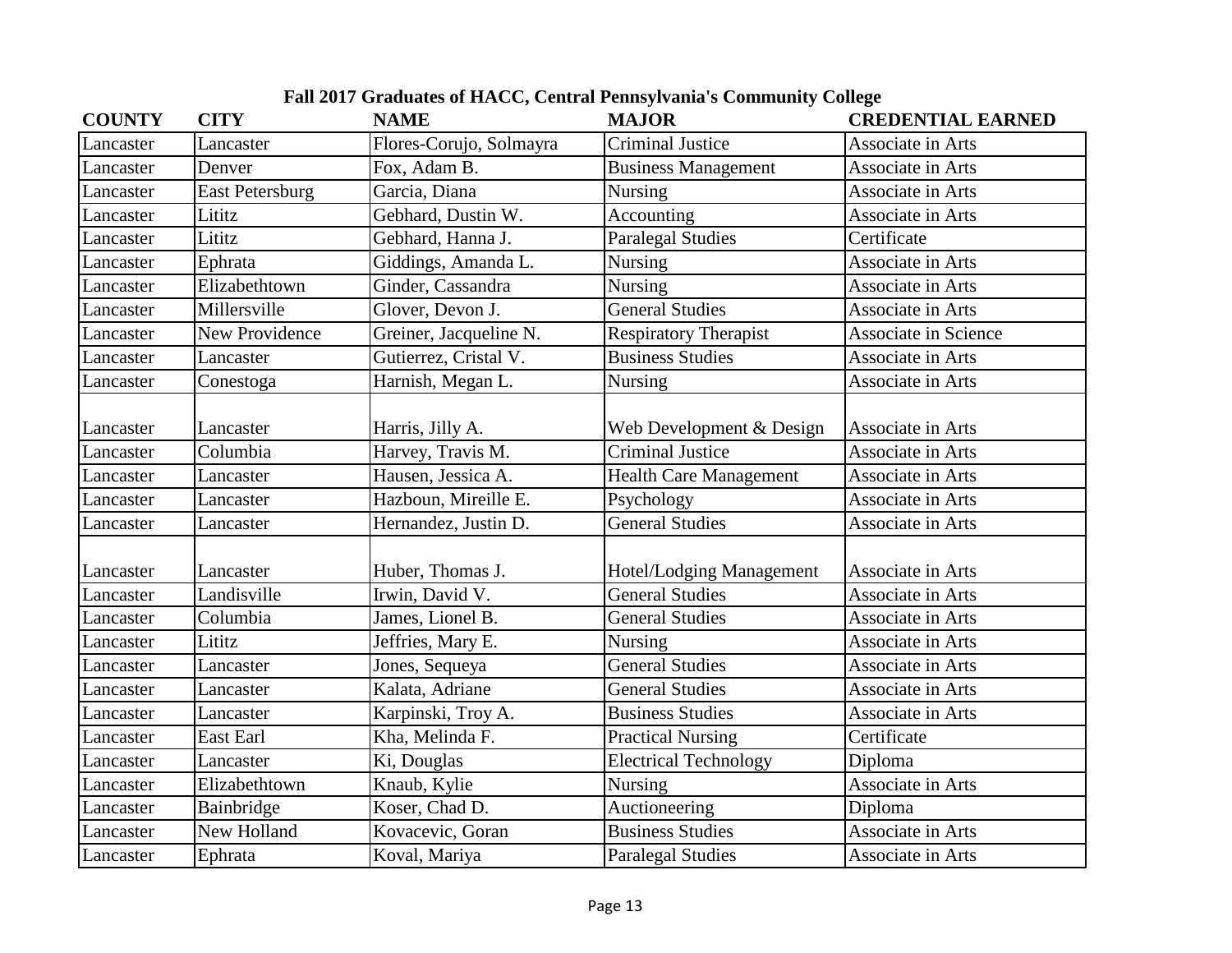| <b>COUNTY</b> | <b>CITY</b>          | <b>NAME</b>               | <b>MAJOR</b>                                   | <b>CREDENTIAL EARNED</b>    |
|---------------|----------------------|---------------------------|------------------------------------------------|-----------------------------|
| Lancaster     | Lancaster            | Koy, Christina            | <b>Practical Nursing</b>                       | Certificate                 |
| Lancaster     | Lancaster            | Kyler, Alex J.            | Engineering                                    | Associate in Science        |
| Lancaster     | Columbia             | Lanciotti, Gregory M.     | Nursing                                        | Associate in Arts           |
| Lancaster     | Lancaster            | Lapp, Brittany            | <b>General Studies</b>                         | Associate in Arts           |
| Lancaster     | Lancaster            | Lara, Alisia              | <b>Business Management</b>                     | Associate in Arts           |
| Lancaster     | Lancaster            | Lee, Trevor A.            | <b>Radiology Informatics</b>                   | <b>Associate in Science</b> |
| Lancaster     | Lancaster            | Lefever, Christina M.     | Radiology Informatics                          | <b>Associate in Science</b> |
| Lancaster     | Manheim              | Lehman, Christine M.      | <b>Social Sciences</b>                         | Associate in Arts           |
| Lancaster     | Lancaster            | Lehman, Micah             | <b>Social Sciences</b>                         | Associate in Arts           |
| Lancaster     | New Holland          | Lenhardt, Larissa         | <b>Nursing</b>                                 | Associate in Arts           |
| Lancaster     | Elizabethtown        | Mader, Tammy S.           | Social Sciences                                | Associate in Arts           |
| Lancaster     | Lancaster            | Magana, Andrea D.         | <b>Nursing</b>                                 | Associate in Arts           |
| Lancaster     | <b>Willow Street</b> | Marcelino, Maria M.       | <b>Nursing</b>                                 | Associate in Arts           |
| Lancaster     | Quarryville          | Marzean, Mark             | <b>Paralegal Studies</b>                       | Associate in Arts           |
| Lancaster     | Columbia             | Mateo, Tiarra M.          | <b>General Studies</b>                         | Associate in Arts           |
| Lancaster     | Lancaster            | McCloud, Allena R.        | <b>General Studies</b>                         | Associate in Arts           |
| Lancaster     | <b>Willow Street</b> | McHale, Jenna             | <b>Nursing</b>                                 | Associate in Arts           |
|               |                      |                           |                                                |                             |
| Lancaster     | Akron                | Meehan, George            | Web Development & Design                       | Associate in Arts           |
| Lancaster     | Lancaster            | Milflores Huerta, Jasleen | <b>Business Administration</b>                 | Associate in Arts           |
| Lancaster     | Lancaster            | Morales, Melissa          | Nursing                                        | Associate in Arts           |
| Lancaster     | Lititz               | Myer, Brooke E.           | Nursing                                        | Associate in Arts           |
| Lancaster     | Manheim              | Ngernphetploy, Nattaporn  | Nursing                                        | Associate in Arts           |
| Lancaster     | Lancaster            | Oatman, Amber R.          | <b>Business Studies</b>                        | Associate in Arts           |
| Lancaster     | Elizabethtown        | Obenstine, Christine M.   | Nursing                                        | Associate in Arts           |
| Lancaster     | Landisville          | Ober, Ruth V.             | <b>Nursing</b>                                 | Associate in Arts           |
| Lancaster     | Marietta             | O'Donnell, Katlyn         | Nursing                                        | Associate in Arts           |
| Lancaster     | Lancaster            | Ouardi, Salma             | <b>Practical Nursing</b>                       | Certificate                 |
| Lancaster     | Lancaster            | Oxenreider, James H.      | <b>Health Care Management</b>                  | Associate in Arts           |
| Lancaster     | Lancaster            | Patel, Rikil M.           | Computer Information Systems Associate in Arts |                             |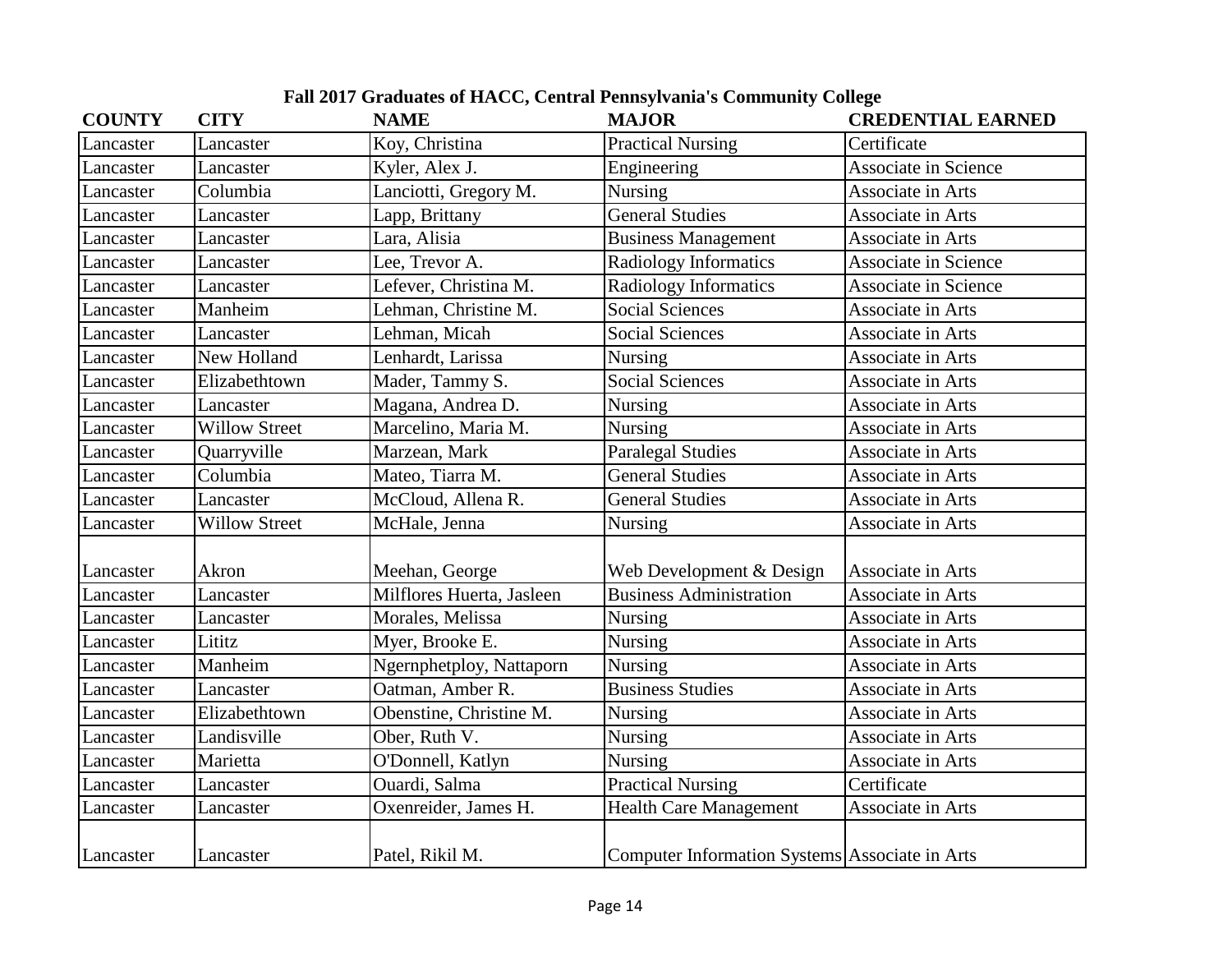| <b>COUNTY</b> | <b>CITY</b>            | <b>NAME</b>               | <b>MAJOR</b>                                   | <b>CREDENTIAL EARNED</b> |
|---------------|------------------------|---------------------------|------------------------------------------------|--------------------------|
| Lancaster     | Bainbridge             | Pavalonis, Emily N.       | Nursing                                        | Associate in Arts        |
| Lancaster     | Columbia               | Perales, David J.         | <b>Practical Nursing</b>                       | Certificate              |
| Lancaster     | Elizabethtown          | Petrosky, Lacey N.        | <b>Criminal Justice</b>                        | Associate in Arts        |
| Lancaster     | Lancaster              | Pollard, Courtney S.      | <b>Business Studies</b>                        | Associate in Arts        |
| Lancaster     | Mount Joy              | Ponce, Mireya C.          | <b>Practical Nursing</b>                       | Certificate              |
|               |                        |                           | Humanities, Language, and the                  |                          |
| Lancaster     | Millersville           | Rapp, Jessica L.          | Arts                                           | Associate in Arts        |
| Lancaster     | Ephrata                | Raudenbush, Jordan A.     | <b>Social Sciences</b>                         | Associate in Arts        |
| Lancaster     | Lititz                 | Reich, Lindsey N.         | Nursing                                        | Associate in Arts        |
| Lancaster     | <b>Stevens</b>         | Richwine, Erin N.         | General Studies                                | Associate in Arts        |
| Lancaster     | Ephrata                | Riley, Karli A.           | <b>Paralegal Studies</b>                       | Associate in Arts        |
| Lancaster     | Lancaster              | Rodriguez, Crystal M.     | Nursing                                        | Associate in Arts        |
| Lancaster     | Manheim                | Roscoe, Bethany M.        | Psychology                                     | Associate in Arts        |
| Lancaster     | Columbia               | Ruiz, Kenneth             | Police Science                                 | Associate in Arts        |
| Lancaster     | Bainbridge             | Schmidt, Taylor A.        | Nursing                                        | Associate in Arts        |
| Lancaster     | Conestoga              | Schneider, David M.       | <b>Business Administration</b>                 | Associate in Arts        |
| Lancaster     | <b>East Petersburg</b> | Schwebel, Joan M.         | <b>Business Studies</b>                        | Associate in Arts        |
| Lancaster     | Reinholds              | Snader, Dallas M.         | Psychology                                     | Associate in Arts        |
| Lancaster     | Lititz                 | Snyder, Morgan A.         | <b>General Studies</b>                         | Associate in Arts        |
| Lancaster     | Lancaster              | Suarez Garcia, Irisleibis | <b>Nursing</b>                                 | Associate in Arts        |
| Lancaster     | Lancaster              | Svetecz, Meghan E.        | Nursing                                        | Associate in Arts        |
| Lancaster     | Elizabethtown          | Tapias, Christine L.      | Nursing                                        | Associate in Arts        |
|               |                        |                           |                                                |                          |
| Lancaster     | <b>East Petersburg</b> | Teale, Scott J.           | Computer Information Systems Associate in Arts |                          |
|               |                        |                           | Early Childhood-Elementary                     |                          |
| Lancaster     | Lancaster              | Terranova, Chaya R.       | Education                                      | Associate in Arts        |
| Lancaster     | Ephrata                | Toadvine, Alexandra G.    | Marketing                                      | Associate in Arts        |
| Lancaster     | Gordonville            | Toddes, Christi L.        | <b>Nursing</b>                                 | Associate in Arts        |
| Lancaster     | <b>East Petersburg</b> | Toweh, Alex L.            | <b>International Studies</b>                   | Associate in Arts        |
| Lancaster     | Lancaster              | Tran, Tina Y.             | <b>Health Care Management</b>                  | Associate in Arts        |
| Lancaster     | Columbia               | Valdivia, Marcos O.       | <b>Radiology Informatics</b>                   | Associate in Science     |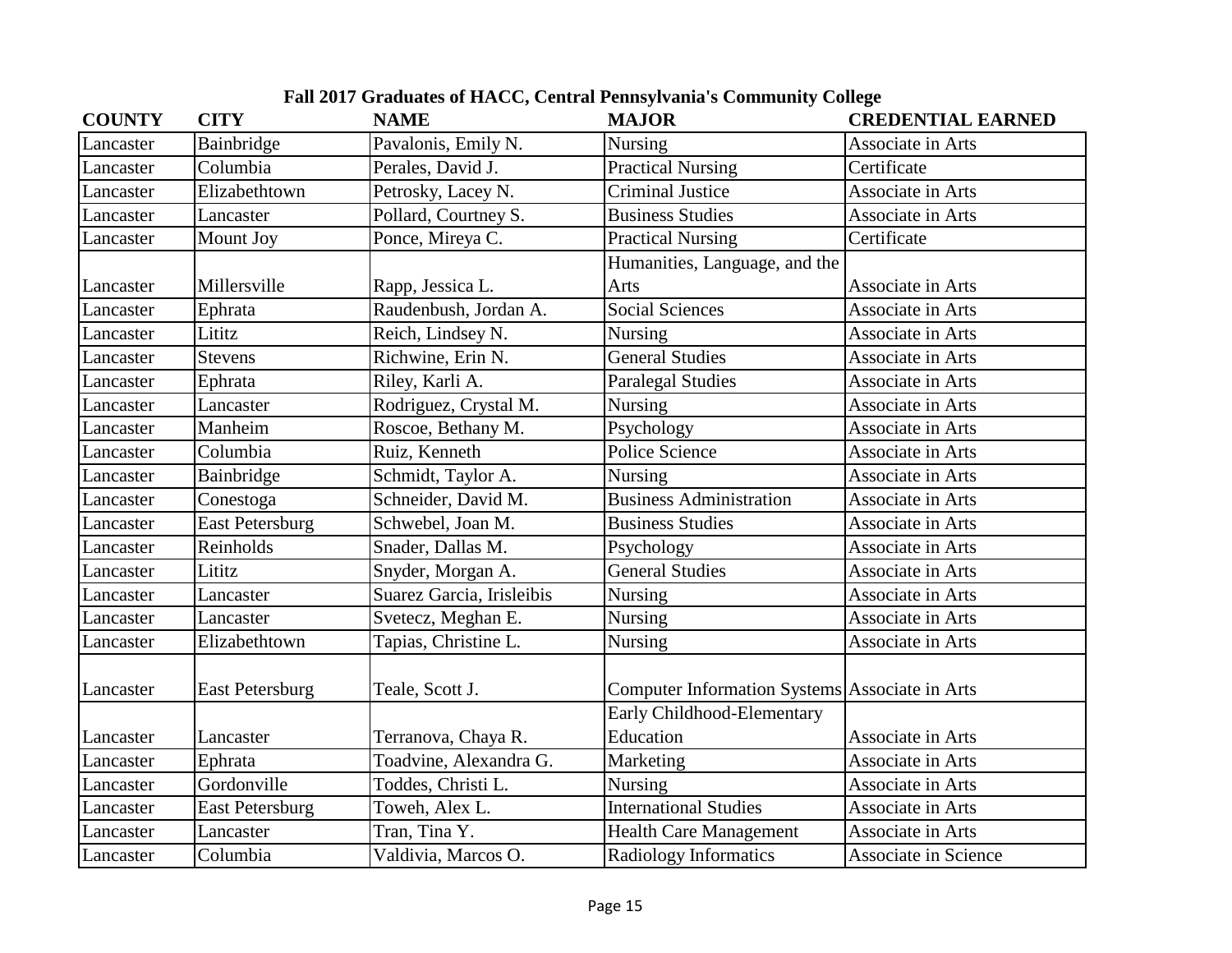| <b>COUNTY</b> | <b>CITY</b>           | <b>NAME</b>             | <b>MAJOR</b>                                   | <b>CREDENTIAL EARNED</b>            |
|---------------|-----------------------|-------------------------|------------------------------------------------|-------------------------------------|
| Lancaster     | Lancaster             | Vargas Rico, Rick       | Computer Information Systems Associate in Arts |                                     |
| Lancaster     | Lancaster             | Vaughn, Ethan A.        | <b>General Studies</b>                         | Associate in Arts                   |
| Lancaster     | Lancaster             | Waters, Lonianne K.     | Nursing                                        | Associate in Arts                   |
|               | Ephrata               | Weaver, Rendell J.      | <b>Business Administration</b>                 | Associate in Arts                   |
| Lancaster     |                       |                         |                                                |                                     |
| Lancaster     | Elizabethtown         | Wenger, Emma K.         | Web Development & Design                       | Associate in Arts                   |
| Lancaster     | Landisville           | Wiederrecht, Kenneth    | Computer Information Systems Associate in Arts |                                     |
| Lancaster     | Mountville            | Wilson, Timothy J.      | <b>HVAC</b>                                    | <b>Associate in Applied Science</b> |
|               |                       |                         | Early Childhood-Elementary                     |                                     |
| Lancaster     | Lancaster             | Wingenroth, Noelani C.  | Education                                      | Associate in Arts                   |
|               |                       |                         | Early Childhood-Elementary                     |                                     |
| Lancaster     | Manheim               | Witman, Alexandra L.    | Education                                      | Associate in Arts                   |
|               |                       |                         | Early Childhood-Elementary                     |                                     |
| Lancaster     | Manheim               | Witmer, Casie D.        | Education                                      | Associate in Arts                   |
| Lancaster     | Pequea                | Witmer, Meghan E.       | Nursing                                        | Associate in Arts                   |
| Lancaster     | <b>New Providence</b> | Wooters, Courtney E.    | <b>General Studies</b>                         | Associate in Arts                   |
| Lancaster     | Mount Joy             | Yom, Sue J.             | Art                                            | Associate in Arts                   |
| Lancaster     | Akron                 | Zimmerman, Benjamin C.  | Nursing                                        | Associate in Arts                   |
| Lebanon       | Newmanstown           | Adams, Cole J.          | <b>Criminal Justice</b>                        | Associate in Arts                   |
| Lebanon       | Lebanon               | Brennan, Paul J.        | <b>HVAC</b>                                    | <b>Associate in Applied Science</b> |
| Lebanon       | Annville              | Canale, Francesca F.    | <b>Business Studies</b>                        | Associate in Arts                   |
| Lebanon       | Lebanon               | Davis, Jesse C.         | Accounting                                     | Associate in Arts                   |
| Lebanon       | Palmyra               | Dressler, Brayden D.    | Web Development & Design                       | Associate in Arts                   |
| Lebanon       | Lebanon               | Edwin, Murphy           | Computer Information Systems Associate in Arts |                                     |
| Lebanon       | Lebanon               | Fies, Luke D.           | Engineering                                    | <b>Associate in Science</b>         |
| Lebanon       | Lebanon               | Finley, Molly L.        | <b>Business Studies</b>                        | Associate in Arts                   |
| Lebanon       | Myerstown             | Geynovich, Elizabeth Y. | <b>General Studies</b>                         | Associate in Arts                   |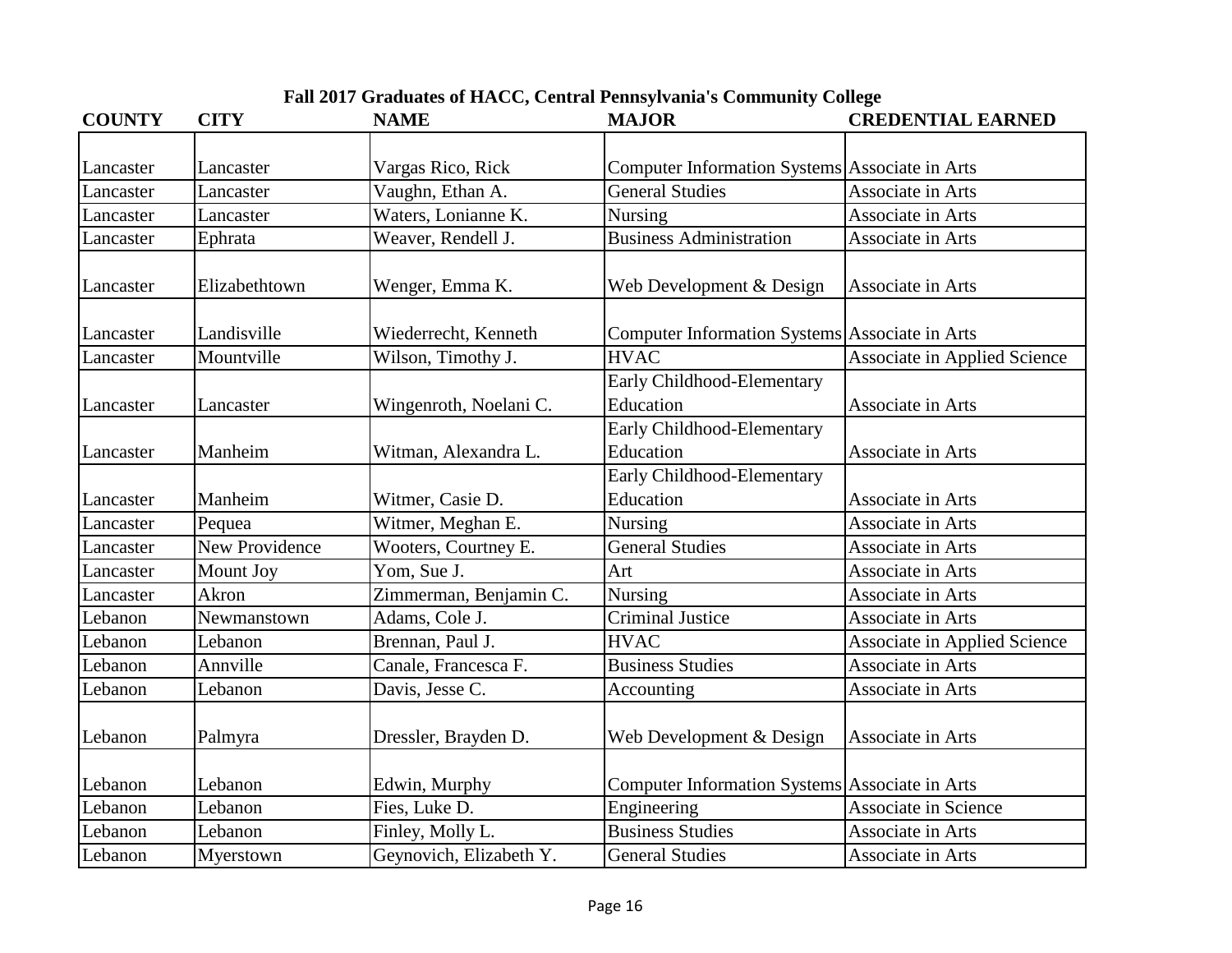| <b>COUNTY</b> | <b>CITY</b> | <b>NAME</b>                 | <b>MAJOR</b>                                   | <b>CREDENTIAL EARNED</b>            |
|---------------|-------------|-----------------------------|------------------------------------------------|-------------------------------------|
| Lebanon       | Lebanon     | Gunnells, Jonathan E.       | <b>Business Studies</b>                        | Associate in Arts                   |
|               |             |                             |                                                |                                     |
| Lebanon       | Lebanon     | Hatrick, William J.         | Computer Information Systems Associate in Arts |                                     |
| Lebanon       | Palmyra     | Herr Altigieri, Jennifer L. | <b>Practical Nursing</b>                       | Certificate                         |
| Lebanon       | Newmanstown | Hogeland, Courtney A.       | <b>Business Management</b>                     | Associate in Arts                   |
| Lebanon       | Lebanon     | Holmes, Danielle M.         | Phlebotomy Technician                          | Diploma                             |
| Lebanon       | Lebanon     | Huegel, Alyssa M.           | <b>General Studies</b>                         | Associate in Arts                   |
|               |             |                             | <b>Hospitality and Tourism</b>                 |                                     |
| Lebanon       | Lebanon     | Huegel, Alyssa M.           | Management                                     | Associate in Arts                   |
| Lebanon       | Lebanon     | Kleinfelter, Samantha L.    | <b>Practical Nursing</b>                       | Certificate                         |
| Lebanon       | Lebanon     | Kline, Amanda S.            | Nursing                                        | Associate in Arts                   |
| Lebanon       | Annville    | Kohl, Alexander J.          | <b>Business Studies</b>                        | Associate in Arts                   |
| Lebanon       | Lebanon     | Lewis, Kayla M.             | <b>Business Administration</b>                 | Associate in Arts                   |
| Lebanon       | Lebanon     | Lotier, Tia                 | <b>Business Studies</b>                        | Associate in Arts                   |
| Lebanon       | Cleona      | Mackin, Shaun C.            | <b>Criminal Justice</b>                        | Associate in Arts                   |
| Lebanon       | Lebanon     | Mays, Jeanette N.           | Communications                                 | Associate in Arts                   |
|               |             |                             | <b>Building Construction</b>                   |                                     |
| Lebanon       | Palmyra     | Miller, Benjamin S.         | Management                                     | <b>Associate in Applied Science</b> |
| Lebanon       | Lebanon     | Miller, Eric T.             | <b>General Studies</b>                         | <b>Associate in Arts</b>            |
| Lebanon       | Palmyra     | Miller, Natasha L.          | <b>Practical Nursing</b>                       | Certificate                         |
| Lebanon       | Jonestown   | Myer, Sonya S.              | Civil Technology                               | <b>Associate in Applied Science</b> |
|               |             |                             | <b>Hospitality and Tourism</b>                 |                                     |
| Lebanon       | Lebanon     | Numer, Rachael M.           | Management                                     | Associate in Arts                   |
| Lebanon       | Jonestown   | Parker, Lauren E.           | <b>General Studies</b>                         | Associate in Arts                   |
| Lebanon       | Palmyra     | Paul, Jordan D.             | Nursing                                        | Associate in Arts                   |
| Lebanon       | Lebanon     | Pham, Amanda T.             | Nursing                                        | Associate in Arts                   |
| Lebanon       | Annville    | Porter, Corinne A.          | <b>Paralegal Studies</b>                       | Associate in Arts                   |
| Lebanon       | Palmyra     | Radkiewicz, Lauren          | Auctioneering                                  | Diploma                             |
| Lebanon       | Myerstown   | Reinhard, Abigail M.        | <b>Health Care Management</b>                  | Associate in Arts                   |
| Lebanon       | Lebanon     | Rincon, Chayyene E.         | <b>General Studies</b>                         | Associate in Arts                   |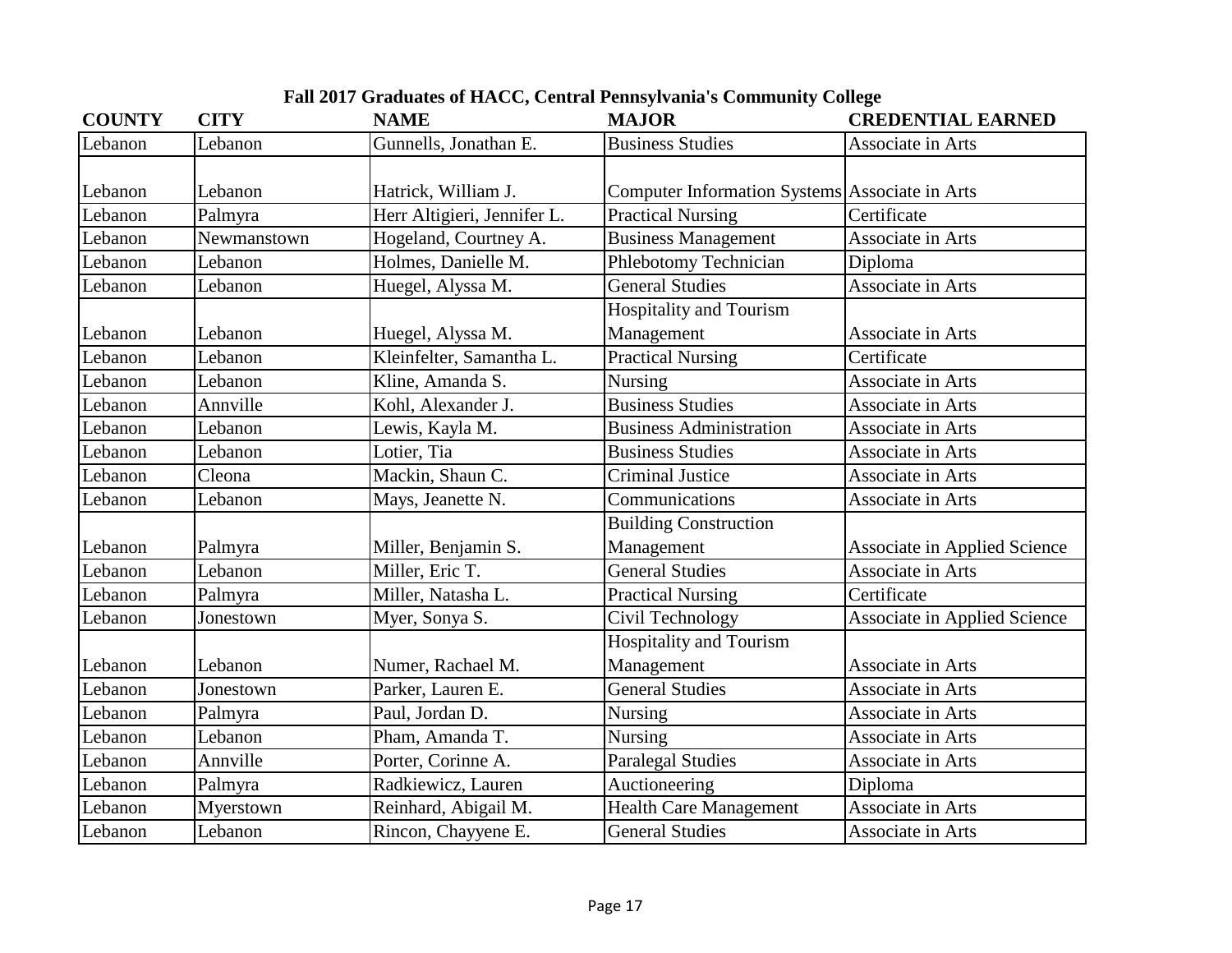|  | Fall 2017 Graduates of HACC, Central Pennsylvania's Community College |  |  |  |
|--|-----------------------------------------------------------------------|--|--|--|
|--|-----------------------------------------------------------------------|--|--|--|

| <b>COUNTY</b> | <b>CITY</b>   | <b>NAME</b>                | <b>MAJOR</b>                   | <b>CREDENTIAL EARNED</b>            |
|---------------|---------------|----------------------------|--------------------------------|-------------------------------------|
|               |               |                            | Early Childhood-Elementary     |                                     |
| Lebanon       | Lebanon       | Rittle, Brittany J.        | Education                      | Associate in Arts                   |
| Lebanon       | Cleona        | Rooney, Leilani A.         | Communications                 | Associate in Arts                   |
|               |               |                            | Hospitality and Tourism        |                                     |
| Lebanon       | Cleona        | Sell, Tyler J.             | Management                     | Associate in Arts                   |
| Lebanon       | Jonestown     | Soliday, Chanine A.        | <b>Business Studies</b>        | Associate in Arts                   |
| Lebanon       | Palmyra       | Theurer, Jessica A.        | <b>Social Sciences</b>         | Associate in Arts                   |
| Lebanon       | Newmanstown   | Thompson, Kathrine L.      | <b>Practical Nursing</b>       | Certificate                         |
| Lebanon       | Lebanon       | Thorn, Angelica D.         | <b>General Studies</b>         | Associate in Arts                   |
| Lebanon       | Myerstown     | Wall, Kayla N.             | Nursing                        | Associate in Arts                   |
|               |               |                            | Home and Building              |                                     |
| Lebanon       | Myerstown     | Weiant, Dale R.            | Remodeling                     | <b>Associate in Applied Science</b> |
| Lebanon       | Myerstown     | Weirback, Tara A.          | <b>General Studies</b>         | Associate in Arts                   |
|               |               |                            | <b>Hospitality and Tourism</b> |                                     |
| Lebanon       | Myerstown     | Wolfe, Rebecca E.          | Management                     | Associate in Arts                   |
| Lycoming      | Hughesville   | Agterdenbos, Wilhelmina C. | <b>General Studies</b>         | Associate in Arts                   |
| Mifflin       | Mc Veytown    | Lewis, Sheri L.            | <b>Human Services</b>          | Associate in Arts                   |
| Mifflin       | Lewistown     | McKnight, Nicki            | Nursing                        | Associate in Arts                   |
| Mifflin       | Belleville    | Peachey, Meghan M.         | Nursing                        | Associate in Arts                   |
| Mifflin       | Reedsville    | Rhoades, Jenna K.          | Nursing                        | Associate in Arts                   |
| Mifflin       | Reedsville    | Spickler, Andrew           | Accounting                     | Associate in Arts                   |
| Mifflin       | Lewistown     | Treaster, Danielle N.      | Nursing                        | Associate in Arts                   |
| Montgomery    | Collegeville  | Rotelle, Nicole V.         | <b>General Studies</b>         | Associate in Arts                   |
| Not available | Not available | Drechsler, Bryce A.        | Welding                        | Diploma                             |
| Not available | Not available | Massie, Willard R.         | Auctioneering                  | Diploma                             |
| Not available | Not available | Ramirez-Martinez, Lucero   | <b>Criminal Justice</b>        | Associate in Arts                   |
| Not available | Not available | Smith, Bianca R.           | Business Administration        | Associate in Arts                   |
| Not available | Not available | Strine, Alexander L.       | Police Science                 | Associate in Arts                   |
| Northumberla  |               |                            |                                |                                     |
| nd            | Herndon       | Bensinger, Chelsea N.      | Paramedic/EMT                  | Certificate                         |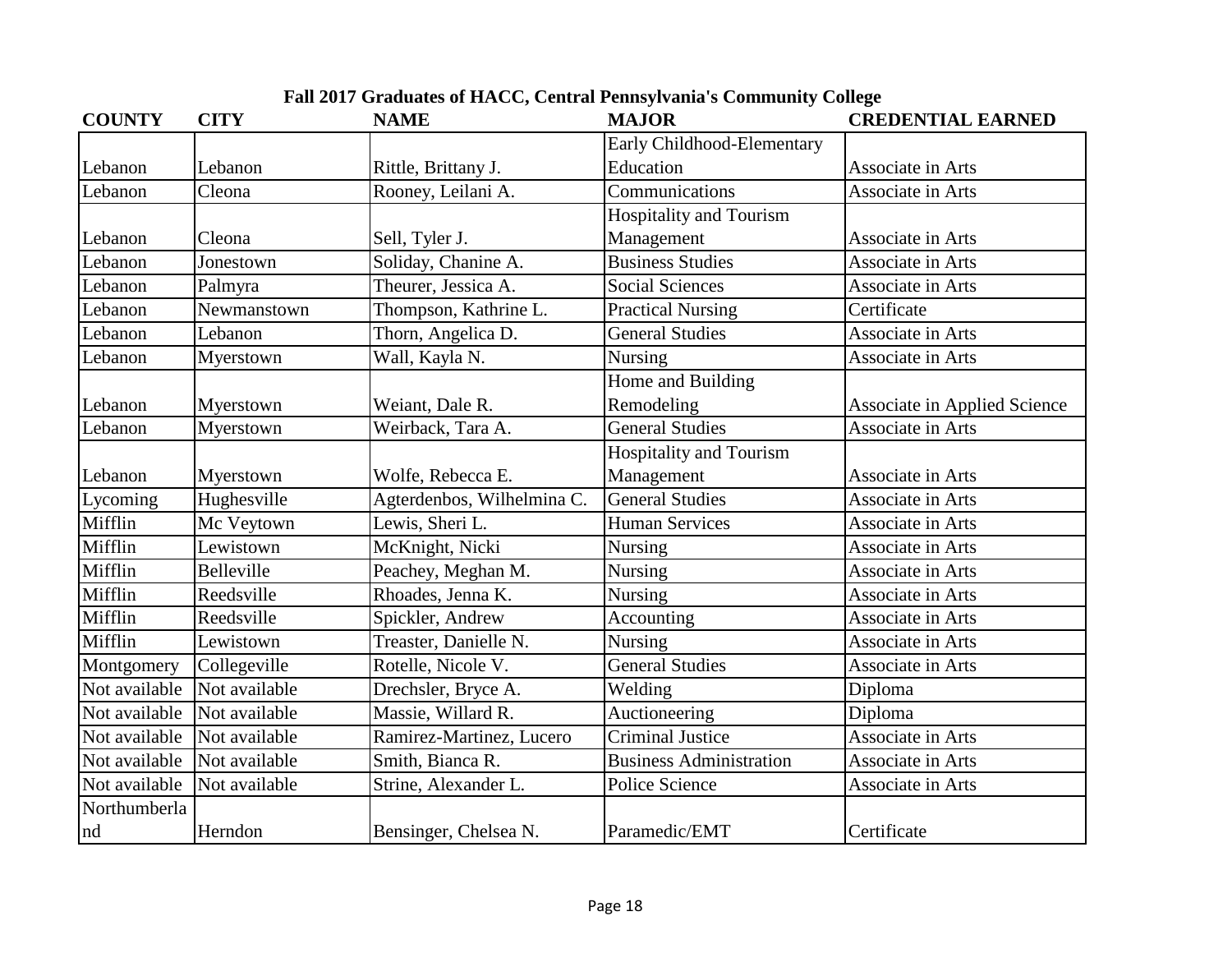| <b>Fall 2017 Graduates of HACC, Central Pennsylvania's Community College</b> |  |
|------------------------------------------------------------------------------|--|
|                                                                              |  |

| <b>COUNTY</b>       | <b>CITY</b>         | <b>NAME</b>           | <b>MAJOR</b>                                                | <b>CREDENTIAL EARNED</b>    |
|---------------------|---------------------|-----------------------|-------------------------------------------------------------|-----------------------------|
| Northumberla        |                     |                       |                                                             |                             |
| nd                  | Sunbury             | Brown, David S.       | Auctioneering                                               | Diploma                     |
| Northumberla        |                     |                       |                                                             |                             |
| nd                  | Milton              | Ramirez, Jeannette    | <b>General Studies</b>                                      | Associate in Arts           |
| Out of State        | Missoula, Mont.     | Adair, Kushtahn       | <b>Health Science</b>                                       | <b>Associate in Science</b> |
| Out of State        | Lynbrook, N.Y.      | Anderson, Rachel M.   | <b>Business Studies</b>                                     | Associate in Arts           |
| Out of State        | Virginia Beach, Va. | Boyer, Abby           | Nursing                                                     | Associate in Arts           |
| <b>Out of State</b> | Kent, Ohio          | Charles, Steve        | <b>General Studies</b>                                      | Associate in Arts           |
| Out of State        | Sumter, Calif.      | Chew, Julie M.        | <b>General Studies</b>                                      | Associate in Arts           |
| Out of State        | Clovis, Calif.      | Gacono, Kaitlin E.    | <b>Business Studies</b>                                     | Associate in Arts           |
| Out of State        | Rockledge, Fla.     | Kaliyeva, Assel S.    | <b>Nursing</b>                                              | Associate in Arts           |
| Out of State        | Jacksonville, Fla.  | Kopp, Sarah A.        | <b>Nursing</b>                                              | Associate in Arts           |
| Out of State        | Freeland, Md.       | Kubala, Samuel E.     | <b>Business Administration</b>                              | Associate in Arts           |
| Out of State        | Rising Sun, Md.     | Omasta, Shelly J.     | <b>Practical Nursing</b>                                    | Certificate                 |
| Out of State        | Santa Maria, Calif. | Rogers, Jacqueline    | <b>Social Sciences</b>                                      | Associate in Arts           |
| Out of State        | Spring Creek, Nev.  | Sexton, Jasmine A.    | <b>Health Science</b>                                       | Associate in Science        |
| Out of State        | Columbia, Mo.       | Tomovski, Daniela     | Nursing                                                     | Associate in Arts           |
| Out of State        | Stafford, Va.       | Zeak, Kathleen E.     | <b>General Studies</b>                                      | Associate in Arts           |
| Perry               | Duncannon           | Archibald, William R. | <b>Business Studies</b>                                     | Associate in Arts           |
| Perry               | Marysville          | Barthel, Kyley R.     | Nursing                                                     | Associate in Arts           |
| Perry               | Liverpool           | Bickel, Hannah M.     | Psychology                                                  | Associate in Arts           |
| Perry               | New Bloomfield      | Brown, Nicole B.      | Nursing                                                     | Associate in Arts           |
| Perry               | Duncannon           | Criswell, Joshua A.   | Police Science                                              | Associate in Arts           |
| Perry               | Ickesburg           | Farner, Andrew J.     | <b>Business Administration</b>                              | Associate in Arts           |
| Perry               | Liverpool           | Fogleman, Susan E.    | <b>Health Care Management</b>                               | Associate in Arts           |
| Perry               | Newport             | Frymoyer, Janelle M.  | <b>Business Administration</b>                              | Associate in Arts           |
| Perry               | Newport             | Hess, Aaron J.        | Accounting                                                  | Associate in Arts           |
| Perry               | Liverpool           | Lemon, Jennifer M.    | <b>Nursing</b>                                              | Associate in Arts           |
|                     |                     |                       |                                                             |                             |
| Perry               | Duncannon           | Magee, Kelley V.      | Graphic and Interactive Design Associate in Applied Science |                             |
| Perry               | Landisburg          | Morret, Cierra M.     | Nursing                                                     | Associate in Arts           |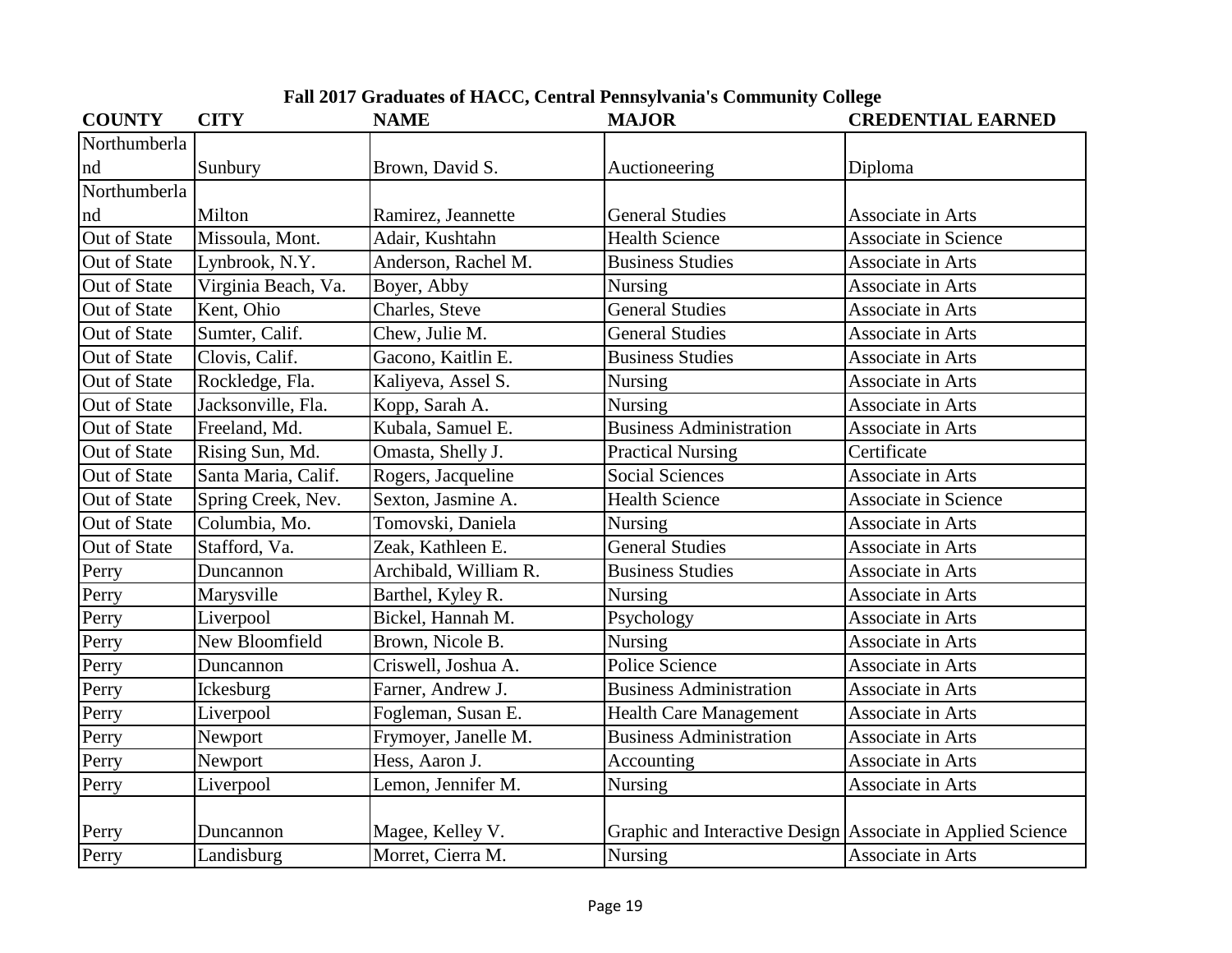| <b>COUNTY</b> | <b>CITY</b>          | <b>NAME</b>              | <b>MAJOR</b>                                   | <b>CREDENTIAL EARNED</b>            |
|---------------|----------------------|--------------------------|------------------------------------------------|-------------------------------------|
| Perry         | Marysville           | Nagengast, Jacob M.      | <b>Business Administration</b>                 | Associate in Arts                   |
| Perry         | Newport              | Putt, Emily R.           | <b>Health Science</b>                          | <b>Associate in Science</b>         |
| Perry         | Elliosttburg         | Seidel, Alexis L.        | <b>General Studies</b>                         | Associate in Arts                   |
| Perry         | Duncannon            | Shaffer, Alyssa N.       | <b>Business Administration</b>                 | Associate in Arts                   |
| Perry         | <b>Shermans Dale</b> | Smith, Adam L.           | Computer Information Systems Associate in Arts |                                     |
| Perry         | Marysville           | Speelman, Shannon N.     | Early Care and Education                       | Associate in Arts                   |
| Perry         | Duncannon            | Swartz, Trisha D.        | <b>Paralegal Studies</b>                       | Associate in Arts                   |
| Perry         | Newport              | Ward, Jessica D.         | <b>Criminal Justice</b>                        | Associate in Arts                   |
| Perry         | Liverpool            | Wright, Chelsea L.       | Early Care and Education                       | Associate in Arts                   |
| Perry         | Landisburg           | Yeagy, Alexandra C.      | <b>Health Care Management</b>                  | Associate in Arts                   |
| Schuylkill    | <b>Tower City</b>    | Fairburn, Jessica M.     | <b>Practical Nursing</b>                       | Certificate                         |
| Snyder        | Port Trevorton       | Carstetter, Elizabeth A. | Health Care Management                         | Associate in Arts                   |
| Snyder        | Port Trevorton       | Gaugler, Kimberley J.    | <b>General Studies</b>                         | Associate in Arts                   |
| Union         | Mifflinburg          | Eichenlaub, Jacob        | Auctioneering                                  | Diploma                             |
| Union         | New Berlin           | Snyder, Kathryn N.       | <b>Criminal Justice</b>                        | Associate in Arts                   |
| Union         | Mifflinburg          | Zarr, Keaton E.          | Police Science                                 | Associate in Arts                   |
| York          | <b>Spring Grove</b>  | Accardi, Cassidy L.      | Nursing                                        | Associate in Arts                   |
| York          | Lewisberry           | Acri, Logan G.           | <b>Business Administration</b>                 | Associate in Arts                   |
| York          | York                 | Aikey, Brian S.          | <b>Technology Studies</b>                      | <b>Associate in Applied Science</b> |
| York          | York                 | Allison, Michele L.      | <b>General Studies</b>                         | Associate in Arts                   |
| York          | York                 | Almeida, Katy D.         | Phlebotomy Technician                          | Diploma                             |
| York          | York                 | Almeida, Victoria M.     | <b>Practical Nursing</b>                       | Certificate                         |
| York          | <b>Etters</b>        | Almoney, Michelle L.     | <b>Nursing</b>                                 | Associate in Arts                   |
|               |                      |                          | Early Childhood-Elementary                     |                                     |
| York          | Hanover              | Alwine, Brianna N.       | Education                                      | Associate in Arts                   |
| York          | York                 | Anderson, Isiah          | <b>HVAC</b>                                    | Certificate                         |
| York          | York                 | Anderson, Jessica M.     | <b>Business Management</b>                     | Associate in Arts                   |
| York          | <b>Spring Grove</b>  | Angle, Rachel M.         | Nursing                                        | Associate in Arts                   |
| York          | Dover                | Baker, Christopher       | Accounting                                     | Associate in Arts                   |
| York          | Shrewsbury           | Barco, Nina M.           | <b>Social Sciences</b>                         | Associate in Arts                   |

**Fall 2017 Graduates of HACC, Central Pennsylvania's Community College**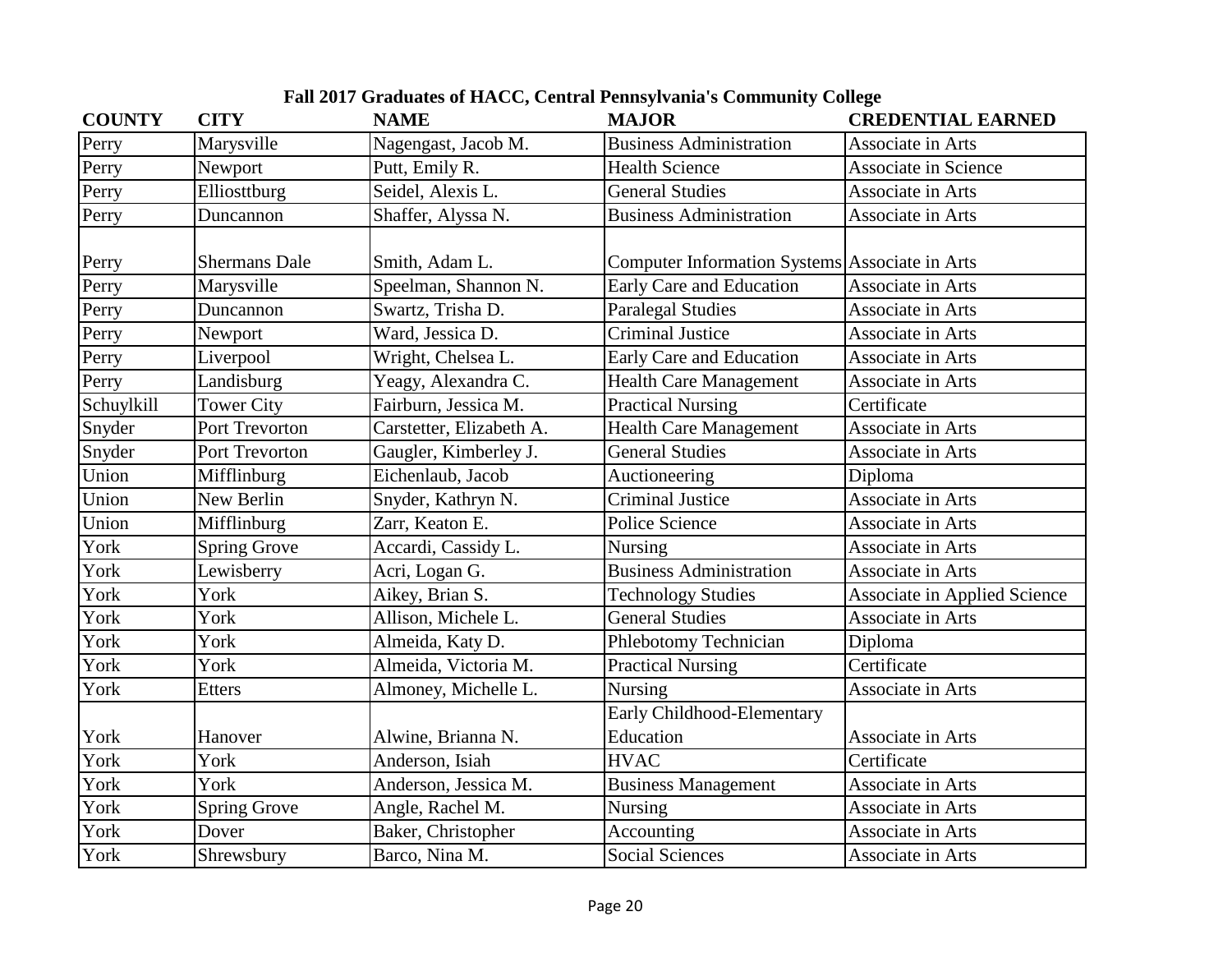| <b>COUNTY</b> | <b>CITY</b>      | <b>NAME</b>          | <b>MAJOR</b>                  | <b>CREDENTIAL EARNED</b>            |
|---------------|------------------|----------------------|-------------------------------|-------------------------------------|
| York          | York             | Barnes, Vejharnae L. | <b>Social Sciences</b>        | Associate in Arts                   |
| York          | Hanover          | Barry, Michelle M.   | <b>Nursing</b>                | Associate in Arts                   |
| York          | York             | Bastress, Ava        | <b>Nursing</b>                | Associate in Arts                   |
| York          | York             | Baugher, Courtney L. | <b>General Studies</b>        | Associate in Arts                   |
| York          | Hanover          | Baugher, Kayla M.    | <b>Business Studies</b>       | Associate in Arts                   |
| York          | Dover            | Bell, Michaela B.    | <b>General Studies</b>        | Associate in Arts                   |
| York          | Lewisberry       | Benjamin, Lindsey R. | Nursing                       | Associate in Arts                   |
| York          | York             | Blouse, Gwendolyn D. | <b>Medical Assisting</b>      | <b>Associate in Science</b>         |
| York          | Red Lion         | Bluett, Cassandra R. | Psychology                    | Associate in Arts                   |
| York          | Airville         | Bortner, Kylee E.    | Nursing                       | Associate in Arts                   |
| York          | York             | Bowers, Bethany E.   | Practical Nursing             | Certificate                         |
|               |                  |                      | <b>Computer Networking</b>    |                                     |
| York          | York             | Bowman, Tanner D.    | Technology                    | <b>Associate in Applied Science</b> |
| York          | <b>Glen Rock</b> | Brandon, Melinda     | <b>Practical Nursing</b>      | Certificate                         |
| York          | Hanover          | Brenner, Kendra R.   | Phlebotomy Technician         | Diploma                             |
|               |                  |                      | Mechanical Engineering        |                                     |
| York          | Dillsburg        | Brown, Kevin A.      | Technology                    | <b>Associate in Science</b>         |
|               |                  |                      | <b>Mechanical Engineering</b> |                                     |
| York          | Hanover          | Brust, Helen R.      | Technology                    | <b>Associate in Science</b>         |
| York          | Hanover          | Buckley, Amy L.      | <b>Nursing</b>                | Associate in Arts                   |
| York          | Dover            | Campbell, Sally M.   | <b>Nursing</b>                | Associate in Arts                   |
| York          | Hanover          | Carter, Shaun J.     | Psychology                    | Associate in Arts                   |
| York          | York             | Caruccio, Alexandra  | <b>Nursing</b>                | Associate in Arts                   |
| York          | York             | Chappelle, Canie C.  | Phlebotomy Technician         | Diploma                             |
| York          | York             | Clase, Chloe R.      | <b>Nursing</b>                | Associate in Arts                   |
| York          | York             | Clayton, Dana M.     | <b>Nursing</b>                | Associate in Arts                   |
| York          | Dover            | Cochran, Debra       | Psychology                    | Associate in Arts                   |
| York          | Dover            | Collins, Samantha N. | <b>Social Sciences</b>        | Associate in Arts                   |
| York          | York             | Cook, Joseph L.      | <b>Criminal Justice</b>       | Associate in Arts                   |
| York          | Wrightsville     | Cooley, Alex J.      | <b>Business Management</b>    | Associate in Arts                   |
| York          | York             | Couch, Brad C.       | Nursing                       | Associate in Arts                   |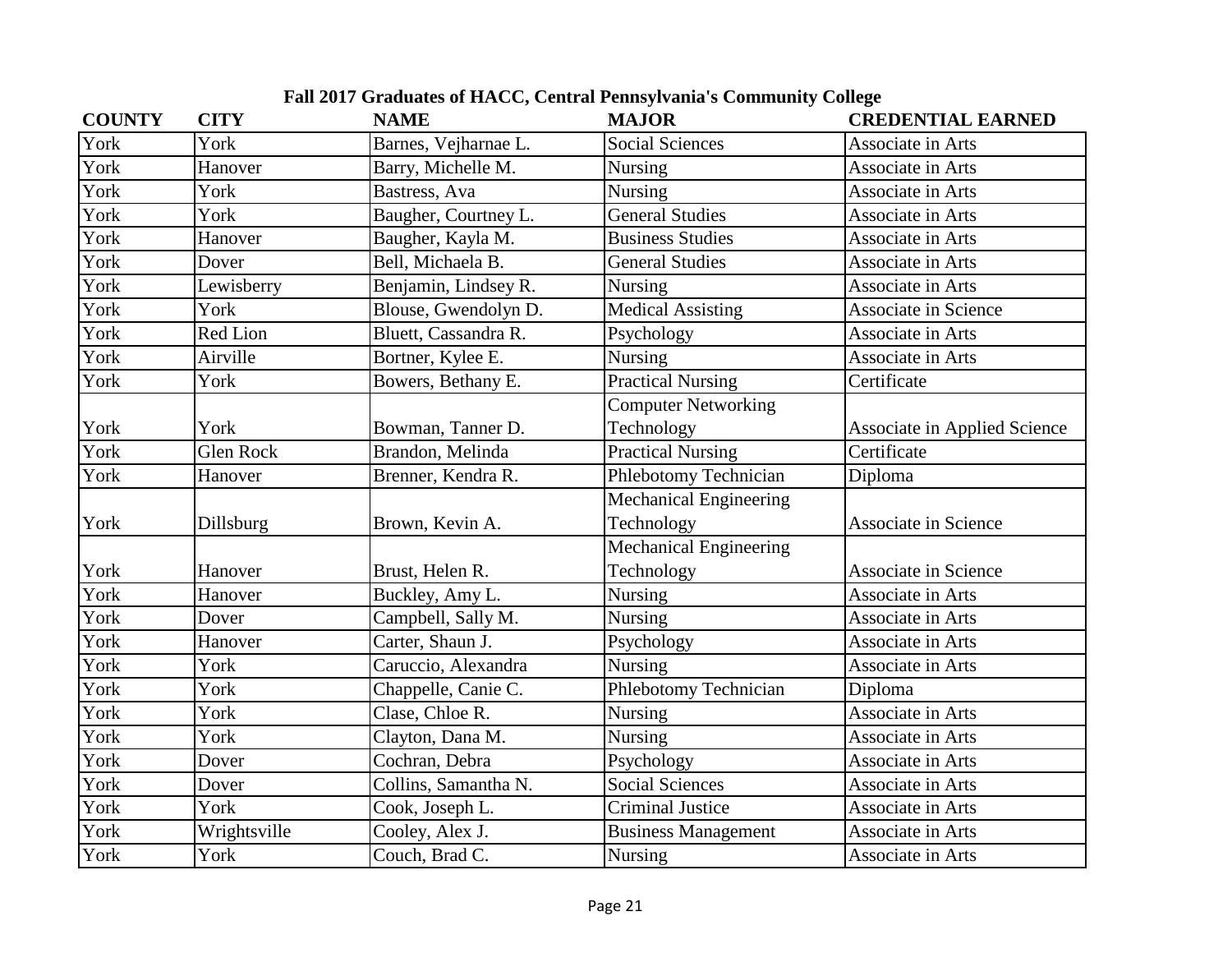| <b>COUNTY</b> | <b>CITY</b>       | <b>NAME</b>           | <b>MAJOR</b>                   | <b>CREDENTIAL EARNED</b> |
|---------------|-------------------|-----------------------|--------------------------------|--------------------------|
| York          | Dover             | Coyle, Drew A.        | <b>Criminal Justice</b>        | Associate in Arts        |
| York          | York              | Cutler, Andrea        | <b>Nursing</b>                 | Associate in Arts        |
| York          | Wrightsville      | Dahowski, Tyler M.    | <b>Criminal Justice</b>        | Associate in Arts        |
| York          | Hanover           | Davis, Michelle L.    | <b>Health Care Management</b>  | Associate in Arts        |
| York          | York              | DelGrande, Olga A.    | Nursing                        | Associate in Arts        |
| York          | York              | Densel, Brittany      | <b>Social Sciences</b>         | Associate in Arts        |
| York          | York              | DeSeta, Eliah M.      | <b>Criminal Justice</b>        | Associate in Arts        |
| York          | Windsor           | Diaz, Alexie J.       | <b>Nursing</b>                 | Associate in Arts        |
| York          | Red Lion          | Dieter, James P.      | Nursing                        | Associate in Arts        |
|               |                   |                       | Early Childhood-Elementary     |                          |
| York          | New Freedom       | Ditt, Jaclyn M.       | Education                      | Associate in Arts        |
| York          | Dillsburg         | Doan, Chung Thi K.    | Architecture                   | Associate in Arts        |
| York          | Hanover           | Dubs, Hayley E.       | <b>Practical Nursing</b>       | Certificate              |
| York          | York              | Dupye, Ramona         | <b>Nursing</b>                 | Associate in Arts        |
| York          | <b>York Haven</b> | Englert, Allison L.   | Nursing                        | Associate in Arts        |
| York          | <b>Red Lion</b>   | Farley, Charles B.    | <b>Business Administration</b> | Associate in Arts        |
| York          | <b>Red Lion</b>   | Faust, Keosha         | <b>Business Management</b>     | Associate in Arts        |
| York          | York              | Felix, Daniel A.      | Accounting                     | Associate in Arts        |
| York          | York              | Ferguson, Aubrey J.   | <b>Social Sciences</b>         | Associate in Arts        |
| York          | Dover             | Firth, Jenica R.      | <b>Health Care Management</b>  | Associate in Arts        |
| York          | Wrightsville      | Fisher, Jennah        | Nursing                        | Associate in Arts        |
| York          | York              | Folk, Erin M.         | <b>Nursing</b>                 | Associate in Arts        |
| York          | Glenville         | Folkenroth, Katie M.  | <b>Nursing</b>                 | Associate in Arts        |
| York          | York              | Friend, Melinda       | <b>Nursing</b>                 | Associate in Arts        |
| York          | Hanover           | Fullwood, Amber       | <b>Criminal Justice</b>        | Associate in Arts        |
| York          | York              | Gallagher, Patrick L. | Communications                 | Associate in Arts        |
| York          | Hanover           | Garland, Luann L.     | <b>Business Administration</b> | Associate in Arts        |
| York          | Dover             | Geesey, Amanda H.     | <b>Nursing</b>                 | Associate in Arts        |
| York          | Felton            | Gemmill, Amber L.     | <b>Nursing</b>                 | Associate in Arts        |
| York          | <b>Etters</b>     | Goudy, Robin L.       | <b>General Studies</b>         | Associate in Arts        |
| York          | York              | Greene, Brian J.      | Nursing                        | Associate in Arts        |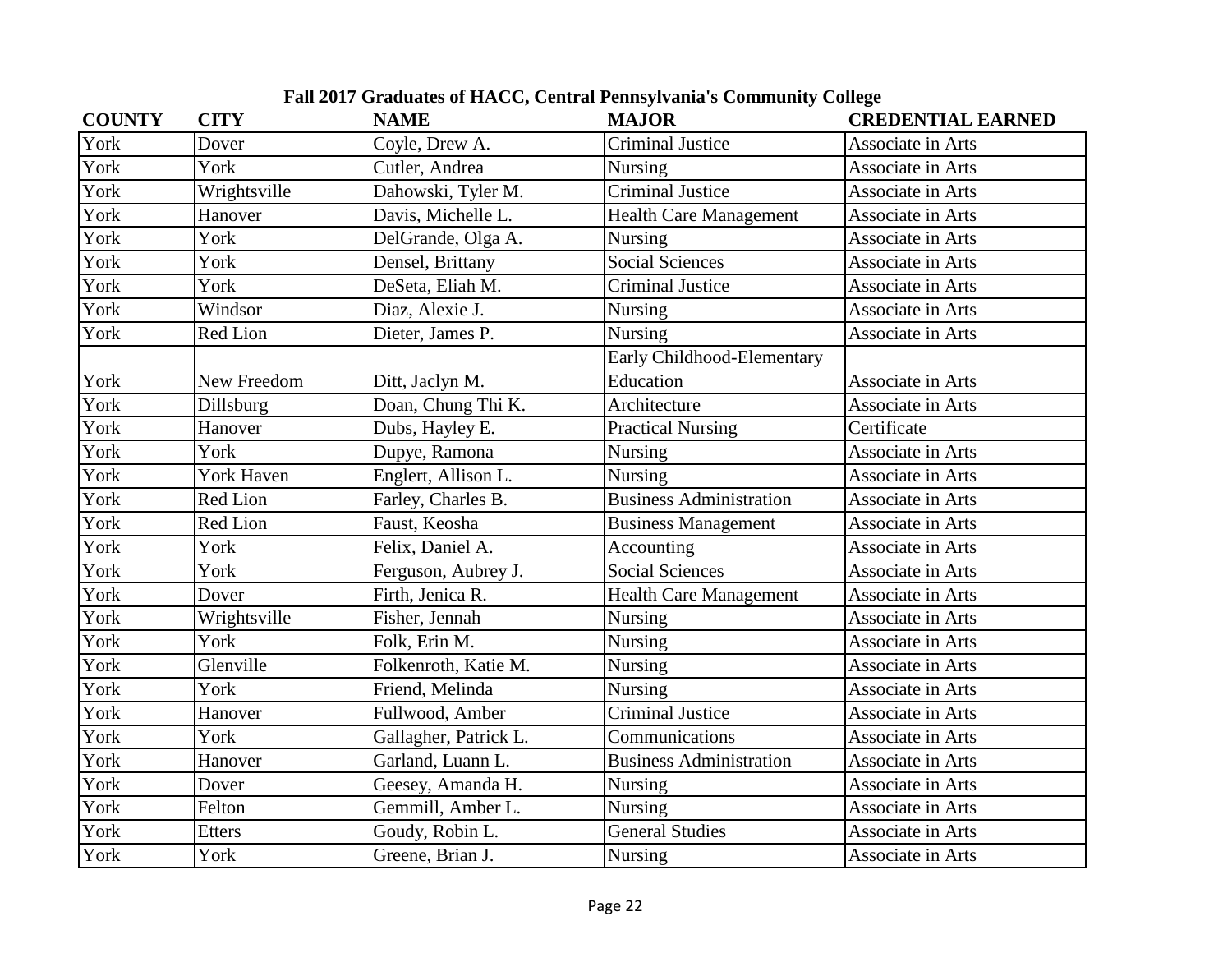| <b>COUNTY</b> | <b>CITY</b>         | <b>NAME</b>               | <b>MAJOR</b>                                   | <b>CREDENTIAL EARNED</b>    |
|---------------|---------------------|---------------------------|------------------------------------------------|-----------------------------|
| York          | Dover               | Griffith, Audrey M.       | Nursing                                        | Associate in Arts           |
| York          | York                | Grimes, Trevor L.         | Computer Information Systems Associate in Arts |                             |
| York          | York                | Grisales, Maria           | <b>Practical Nursing</b>                       | Certificate                 |
| York          | Dillsburg           | Gutshall, Nikole R.       | Psychology                                     | Associate in Arts           |
| York          | Dallastown          | Hake, Shanta M.           | <b>Health Science</b>                          | <b>Associate in Science</b> |
| York          | Hanover             | Hale, Elijah J.           | <b>Business Management</b>                     | Associate in Arts           |
| York          | Hanover             | Hanna, Scott P.           | <b>Business Studies</b>                        | Associate in Arts           |
| York          | Felton              | Hanson, Tarrah L.         | <b>Social Sciences</b>                         | Associate in Arts           |
| York          | Hanover             | Harms, Elizabeth M.       | <b>General Studies</b>                         | Associate in Arts           |
| York          | Hanover             | Heath, Erin E.            | Phlebotomy Technician                          | Diploma                     |
| York          | York                | Hebenstreit, Alycia       | <b>Nursing</b>                                 | Associate in Arts           |
| York          | York                | Heilman, Cierra J.        | <b>Business Management</b>                     | Associate in Arts           |
| York          | Hanover             | Hempfing, Jill M.         | <b>Gerontology Diploma</b>                     | Diploma                     |
| York          | York                | Henry, Felicia N.         | <b>Practical Nursing</b>                       | Certificate                 |
| York          | Hanover             | Heuisler, Robert R.       | Auctioneering                                  | Diploma                     |
| York          | <b>Spring Grove</b> | Himes, Evan P.            | Welding                                        | Diploma                     |
| York          | York                | Hoblitzell, Jacqueline B. | <b>Nursing</b>                                 | Associate in Arts           |
| York          | Hanover             | Hoke, Bethany C.          | <b>Business Studies</b>                        | Associate in Arts           |
| York          | Dover               | Holder, Gabrielle         | <b>Respiratory Therapist</b>                   | <b>Associate in Science</b> |
| York          | Dillsburg           | Hoover, Sarah E.          | <b>Gerontology Diploma</b>                     | Diploma                     |
| York          | Stewartstown        | Horner, Matthew E.        | Communications                                 | Associate in Arts           |
| York          | Hanover             | Hudgins, Jennifer R.      | <b>Nursing</b>                                 | Associate in Arts           |
| York          | Lewisberry          | Iddings, Cody W.          | Marketing                                      | Associate in Arts           |
| York          | York                | Inkrote, Robert C.        | <b>HVAC</b>                                    | Certificate                 |
| York          | <b>York Haven</b>   | Jackson, Laura A.         | <b>Practical Nursing</b>                       | Certificate                 |
| York          | York                | Jeffries, Rochelle N.     | Nursing                                        | Associate in Arts           |
| York          | Dillsburg           | Johnston, Alexis N.       | Nursing                                        | Associate in Arts           |
| York          | York                | Keator, Mckenna A.        | <b>Nursing</b>                                 | Associate in Arts           |
| York          | Dover               | Keeseman, Crystal L.      | <b>Nursing</b>                                 | Associate in Arts           |
| York          | Hanover             | Keffer, Amanda L.         | <b>General Studies</b>                         | Associate in Arts           |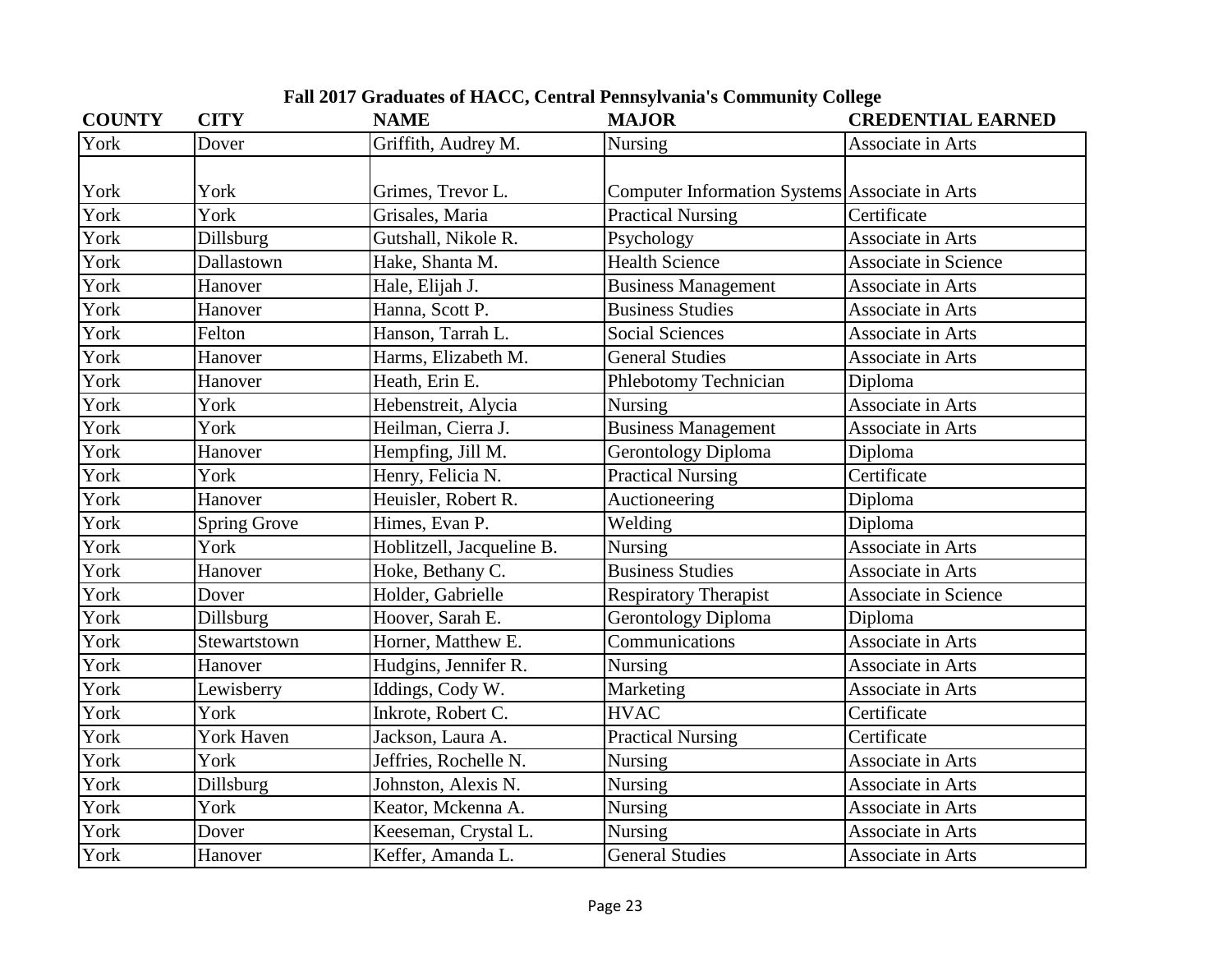| <b>COUNTY</b> | <b>CITY</b>         | <b>NAME</b>              | <b>MAJOR</b>                   | <b>CREDENTIAL EARNED</b>    |
|---------------|---------------------|--------------------------|--------------------------------|-----------------------------|
| York          | Wrightsville        | Kepler, Leeann R.        | Nursing                        | Associate in Arts           |
| York          | York                | Knapp, Carly             | <b>Gerontology Diploma</b>     | Diploma                     |
| York          | York                | Komenda, Karen F.        | Nursing                        | Associate in Arts           |
| York          | York                | Kresslein, Breana M.     | <b>Business Administration</b> | Associate in Arts           |
| York          | Shrewsbury          | Kroner, Brendon R.       | Paramedic/EMT                  | Certificate                 |
|               |                     |                          | Humanities, Language, and the  |                             |
| York          | York                | Landes, Dylan            | Arts                           | Associate in Arts           |
| York          | <b>Spring Grove</b> | Laughman, Kaylee B.      | Nursing                        | Associate in Arts           |
| York          | Hanover             | Lawrence, Carnela D.     | Nursing                        | Associate in Arts           |
| York          | Thomasville         | Lefferts, Sherry A.      | <b>Practical Nursing</b>       | Certificate                 |
| York          | York                | Lewis, Samantha          | Accounting                     | Associate in Arts           |
| York          | York                | Lewis, Shantelle S.      | <b>General Studies</b>         | Associate in Arts           |
| York          | <b>Spring Grove</b> | Little, Bobbi S.         | Nursing                        | Associate in Arts           |
| York          | Hanover             | Long, Amber M.           | <b>General Studies</b>         | Associate in Arts           |
| York          | Shrewsbury          | Luers-Pereira, Autumn L. | Phlebotomy Technician          | Diploma                     |
| York          | York                | Lutz, Dana               | <b>Business Administration</b> | Associate in Arts           |
| York          | York                | Mallory, Carl N.         | <b>Business Management</b>     | Associate in Arts           |
| York          | <b>Spring Grove</b> | Manmiller, Patricia E.   | Nursing                        | Associate in Arts           |
| York          | York                | Markle, Tiana J.         | <b>Practical Nursing</b>       | Certificate                 |
| York          | Dallastown          | Mauler, Christine M.     | Nursing                        | Associate in Arts           |
| York          | <b>Red Lion</b>     | McDonald, Crystal A.     | Nursing                        | Associate in Arts           |
| York          | York                | Miller, Kevin M.         | Nursing                        | Associate in Arts           |
| York          | <b>Red Lion</b>     | Mohamed, Sara M.         | Engineering                    | <b>Associate in Science</b> |
| York          | Hanover             | Mooney, Katrina N.       | Nursing                        | Associate in Arts           |
| York          | York                | Mucha, Sara M.           | Marketing                      | Associate in Arts           |
| York          | York                | Muhammad, Tahreem A.     | <b>Nursing</b>                 | Associate in Arts           |
| York          | Dillsburg           | Mullen, Rachael M.       | <b>Paralegal Studies</b>       | Associate in Arts           |
| York          | Windsor             | Nash, Jaime L.           | <b>Business Management</b>     | Associate in Arts           |
| York          | York                | Newcomer, Sierra C.      | <b>General Studies</b>         | Associate in Arts           |
| York          | York                | Nieves, Sheila M.        | <b>Social Sciences</b>         | Associate in Arts           |
| York          | <b>York Haven</b>   | Noaker, Hannah L.        | <b>Health Care Management</b>  | Associate in Arts           |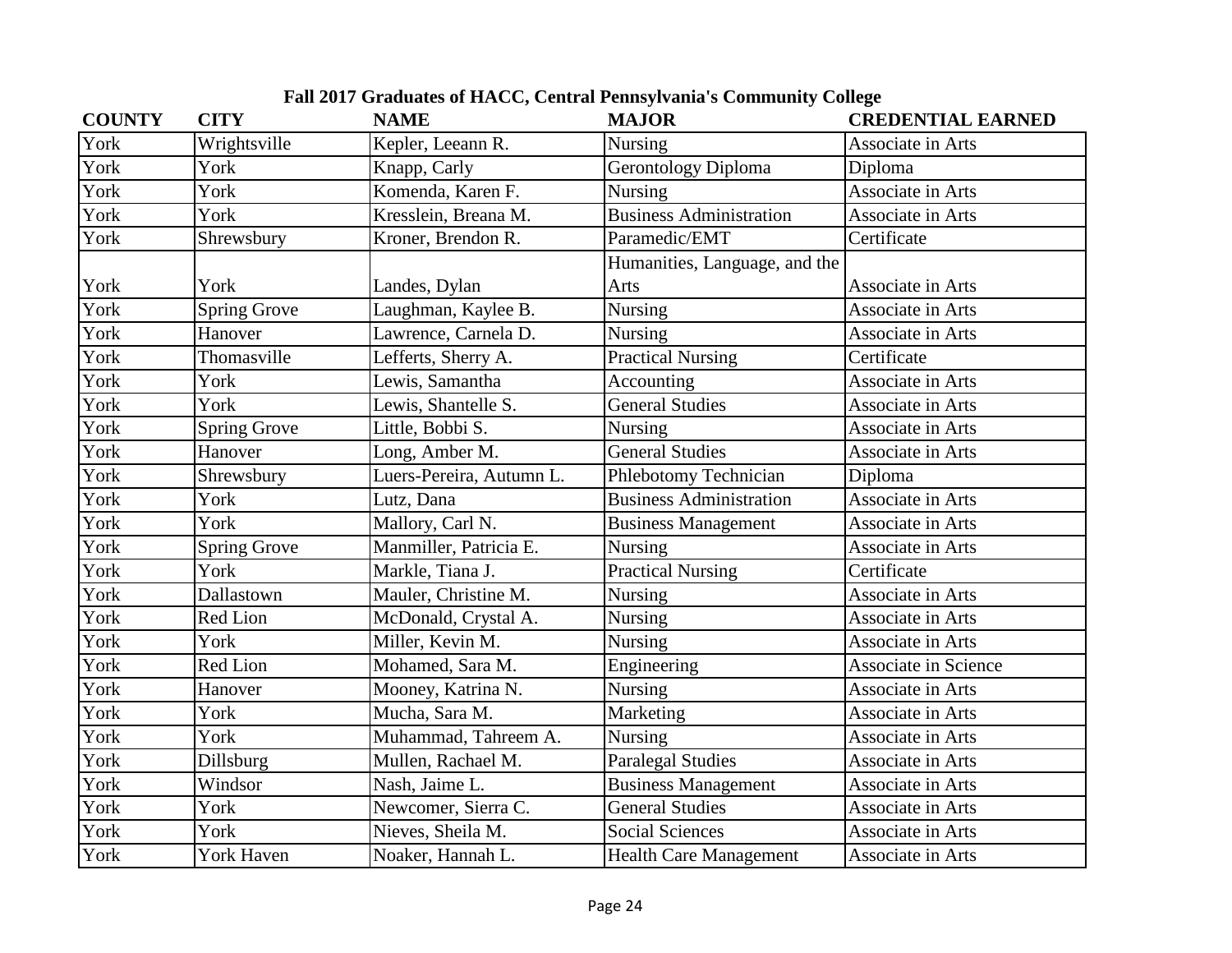| <b>COUNTY</b> | <b>CITY</b>         | <b>NAME</b>              | <b>MAJOR</b>                                   | <b>CREDENTIAL EARNED</b>            |
|---------------|---------------------|--------------------------|------------------------------------------------|-------------------------------------|
| York          | Wrightsville        | Nopulos, Damian P.       | <b>Business Studies</b>                        | Associate in Arts                   |
| York          | Wrightsville        | Okeefe, Ciera M.         | Nursing                                        | Associate in Arts                   |
|               |                     |                          | <b>Business Management -</b>                   |                                     |
| York          | York                | O'Quinn, Crystal L.      | Accounting                                     | Associate in Arts                   |
| York          | York                | Pasowicz, Michelle A.    | Nursing                                        | Associate in Arts                   |
| York          | York                | Paz, Natalia A.          | <b>Nursing</b>                                 | Associate in Arts                   |
| York          | York                | Peters, Chelsea L.       | <b>Business Administration</b>                 | Associate in Arts                   |
| York          | Manchester          | Pizzino, Kirsten C.      | Phlebotomy Technician                          | Diploma                             |
| York          | <b>Spring Grove</b> | Powell, Annette M.       | Web Development & Design                       | Associate in Arts                   |
| York          | Hanover             | Ranzani, Louann C.       | <b>Phlebotomy Technician</b>                   | Diploma                             |
|               |                     |                          | <b>Computer Networking</b>                     |                                     |
| York          | York                | Ream, Michael            | Technology                                     | <b>Associate in Applied Science</b> |
| York          | York                | Rice, Zorana D.          | Nursing                                        | <b>Associate in Arts</b>            |
| York          | Felton              | Robinson, Matthew L.     | <b>Business Administration</b>                 | Associate in Arts                   |
| York          | Hellam              | Rohrbaugh, Trudy         | <b>Business Management</b>                     | Associate in Arts                   |
| York          | York                | Rufo, Jennifer A.        | <b>Business Administration</b>                 | Associate in Arts                   |
| York          | York                | Ruiz Rojas, Maria Camila | Communications                                 | Associate in Arts                   |
| York          | York                | Sabatini, Samantha J.    | Theatre                                        | <b>Associate in Fine Arts</b>       |
| York          | York                | Sanchez, Irvin L.        | Engineering                                    | <b>Associate in Science</b>         |
| York          | Dover               | Schaale, Brittany N.     | <b>Business Administration</b>                 | Associate in Arts                   |
| York          | <b>Jacobus</b>      | Schmit, Ginger L.        | <b>Social Sciences</b>                         | Associate in Arts                   |
| York          | Red Lion            | Schrengost, Michele R.   | <b>Nursing</b>                                 | Associate in Arts                   |
| York          | York                | Schwartz, Danielle E.    | Nursing                                        | Associate in Arts                   |
| York          | York                | Scott, Jessica M.        | Nursing                                        | Associate in Arts                   |
| York          | York                | Sederstrom, Stephen M.   | Welding                                        | Diploma                             |
| York          | York                | Sejmenovic, Selma        | Computer Information Systems Associate in Arts |                                     |
| York          | Hanover             | Sell, Carley M.          | Nursing                                        | Associate in Arts                   |
| York          | Dillsburg           | Sentz, Leah              | <b>Business Studies</b>                        | Associate in Arts                   |
| York          | York                | Shepherd, Tabitha A.     | <b>Business Administration</b>                 | Associate in Arts                   |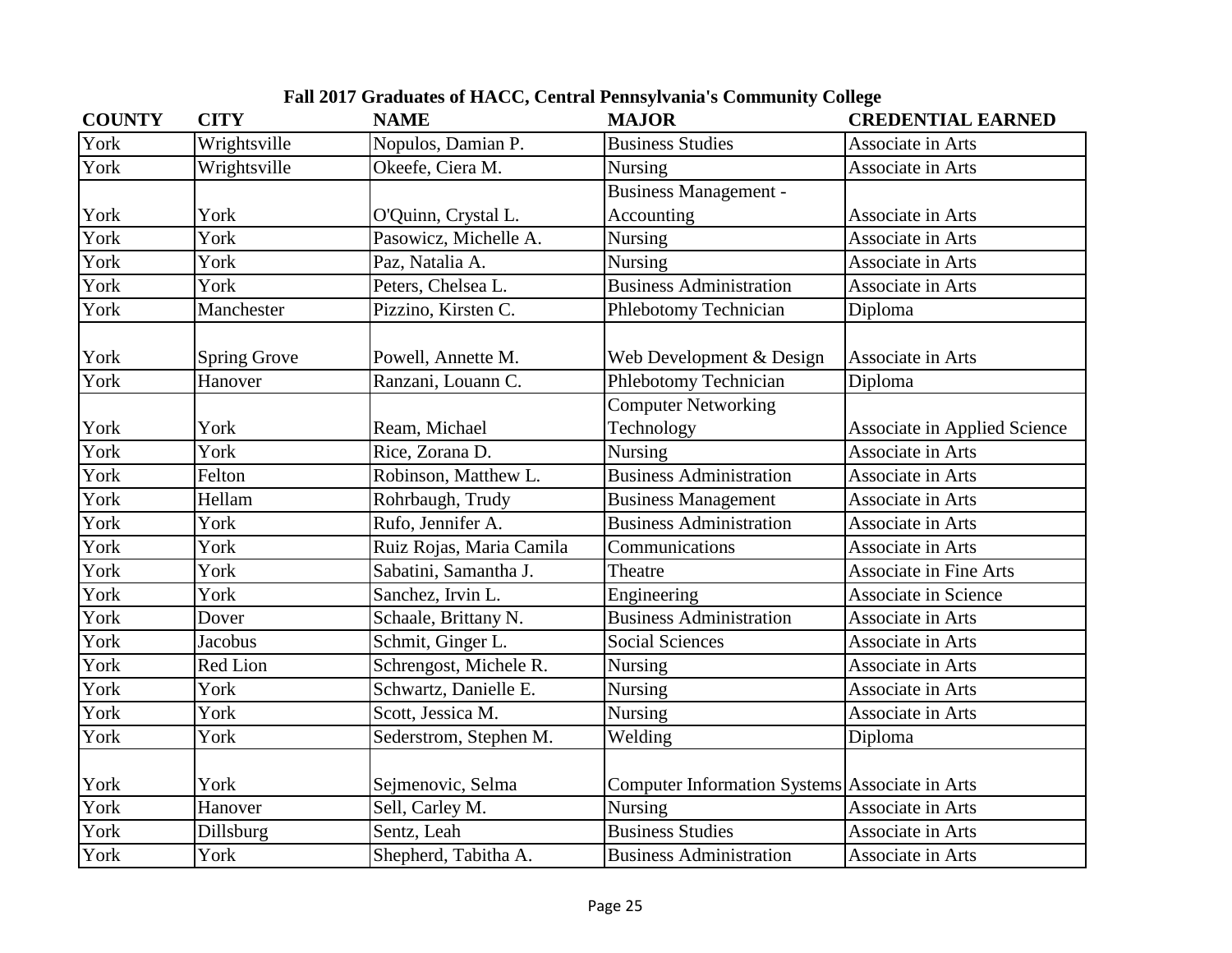| <b>COUNTY</b> | <b>CITY</b>      | <b>NAME</b>               | <b>MAJOR</b>                                   | <b>CREDENTIAL EARNED</b>            |
|---------------|------------------|---------------------------|------------------------------------------------|-------------------------------------|
| York          | Windsor          | Sload-Leight, Brittany A. | Nursing                                        | Associate in Arts                   |
|               |                  |                           | Early Childhood Care &                         |                                     |
| York          | Hanover          | Small, Emily C.           | Education                                      | Certificate                         |
| York          | Windsor          | Smith, Edward R.          | Auctioneering                                  | Diploma                             |
| York          | Dover            | Smith, Megan L.           | Nursing                                        | Associate in Arts                   |
| York          | Hanover          | Smith, Natalie M.         | <b>Nursing</b>                                 | Associate in Arts                   |
| York          | Dallastown       | Smith, Savannah S.        | <b>Practical Nursing</b>                       | Certificate                         |
| York          | Dover            | Smith, Sharnette S.       | Nursing                                        | Associate in Arts                   |
| York          | Wrightsville     | Smuck, Racheal L.         | <b>Health Care Management</b>                  | Associate in Arts                   |
| York          | Hanover          | Spertzel, Sunnie P.       | <b>Respiratory Therapist</b>                   | Associate in Science                |
|               |                  |                           | <b>Computer Networking</b>                     |                                     |
| York          | York             | Spicer, Christopher E.    | Technology                                     | <b>Associate in Applied Science</b> |
| York          | York             | Staley, Joseph C.         | Police Science                                 | Associate in Arts                   |
| York          | <b>Glen Rock</b> | Stanski, Megan C.         | Nursing                                        | Associate in Arts                   |
| York          | York             | Stewart, Rochelle N.      | <b>Social Sciences</b>                         | Associate in Arts                   |
| York          | Felton           | Sullivan, Breanna Z.      | <b>Social Sciences</b>                         | Associate in Arts                   |
| York          | Stewartstown     | Tarbart, Nicole E.        | Marketing                                      | Associate in Arts                   |
| York          | Dillsburg        | Taylor, Melissa E.        | Nursing                                        | Associate in Arts                   |
| York          | Hanover          | Terry, Anyela L.          | Phlebotomy Technician                          | Diploma                             |
| York          | York             | Thomas, Julieanne K.      | <b>Paralegal Studies</b>                       | Associate in Arts                   |
| York          | York             | Thompson, Elizabeth L.    | <b>General Studies</b>                         | Associate in Arts                   |
| York          | Felton           | Thompson, Kelly J.        | <b>Nursing</b>                                 | Associate in Arts                   |
| York          | Red Lion         | Turner, Abigail J.        | <b>Business Studies</b>                        | Associate in Arts                   |
| York          | Lewisberry       | Turner, Amanda J.         | Nursing                                        | Associate in Arts                   |
| York          | Red Lion         | Tyson, Katie L.           | Professional Bookkeeping                       | Diploma                             |
| York          | Dillsburg        | Ulrich, Jessica S.        | Nursing                                        | Associate in Arts                   |
| York          | York             | Valakis, Catherine M.     | <b>Practical Nursing</b>                       | Certificate                         |
| York          | York             | Wade, William F.          | <b>Human Services</b>                          | Associate in Arts                   |
| York          | York             | Walker, Marcie D.         | Nursing                                        | Associate in Arts                   |
| York          | Stewartstown     | Walsh, Collin A.          | Computer Information Systems Associate in Arts |                                     |